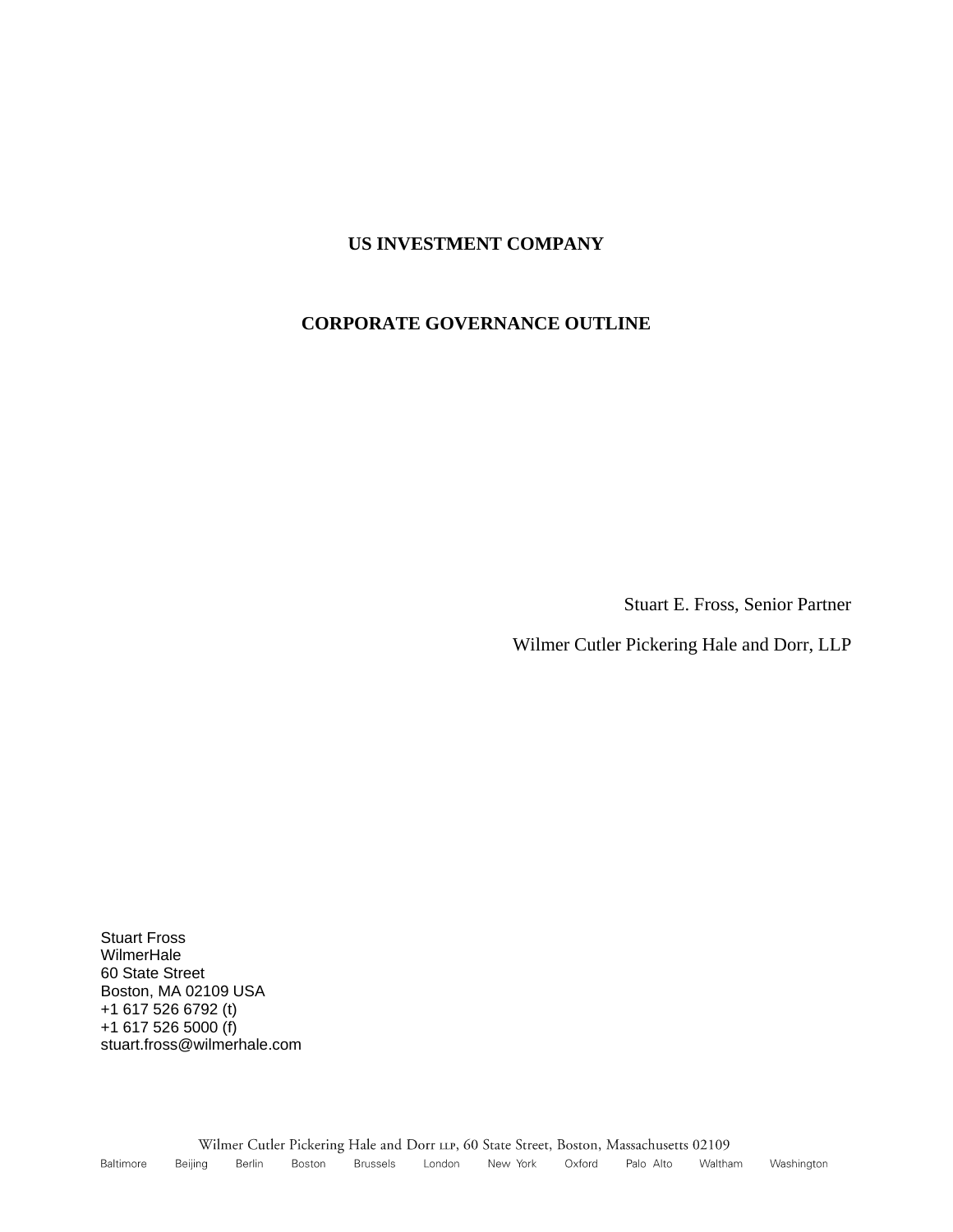#### **US Investment Company**

#### **Corporate Governance Outline**

Stuart E. Fross, Senior Partner<sup>1</sup>

Wilmer Cutler Pickering Hale and Dorr, LLP

#### **I. Current Expectations for Corporate Governance of US Mutual Funds**

*US Investment Companies – The Highest Standard of Corporate Governance.* It is the author's view that US publicly offered investment companies<sup>2</sup> are subject to the most comprehensive (and mandatory) corporate governance regime applicable to public companies in the US, and in all probability, in the world. For example, listed investment companies are subject to all of the corporate governance requirements of operating companies (such as the Sarbanes-Oxley Act), the listing requirements of the listing exchange and the additional requirements of the Investment Company Act of 1940, as amended (the "1940 Act"). This outline will focus on those *additional*  and unique requirements applicable to "registered management investment companies.".

*Management Companies.* Only managed funds (called "management companies") are subjected to the 1940 Act's statutory corporate governance regime.<sup>3</sup> Management companies are subject to a corporate governance regime because management companies face conflicts of interest typical of agent-principal relationships. Management companies have agents of one of two kinds: internal management who are employed by the fund; or, the funds are "externally managed" (and this is the overwhelming preference of industry) by a separate investment adviser.

Management companies present the potential for agency conflicts of interest with fund shareholders, and therefore are obliged to have a board of directors, composed so as to achieve (for all practical purposes) a very substantial representation by independent directors (see Section (V), "The Legal Structure of Investment Company Boards," below.). The board as a whole is responsible for a highly detailed agenda (see Section III "The Board Meeting Agenda" below), mandated by regulations and legal responsibilities imposed upon the directors in a level of detail

 $\overline{1}$ <sup>1</sup> Kasey Lindsey, a summer associate of Wilmer Hale, and a third year law student at the Georgetown University School of Law assisted substantially in the preparation of this outline. The author expresses his deep gratitude to Ms. Lindsay for her excellent work.

 $2^{2}$  US collective investment schemes are referred to as "investment companies" under the 1940 Act. Suffice it to say that an investment company that conducts an offering of its securities to the "public" must "register" with the SEC under the 1940 Act. (See, 1940 Act. Section 8).

<sup>1940</sup> Act. (See, 1940 Act, Section 8).<br><sup>3</sup> Not all investment companies are subject to corporate governance requirements. Hedge funds are excluded from the definition of investment companies by operation of Sections  $3(c)(1)$  or  $3(c)(7)$  of the 1940 Act. US registered investment companies are divided into three types – unit investment trusts (that hold a fixed portfolio of securities), face amount certificate companies (that issue certificates that pay a stated return) and management investment companies - those that actively manage their assets. Only this last category are subject to corporate governance requirements. The concept of "management companies" does not correspond well to the modern concept of "actively managed funds" as contrasted with "index funds". Most index funds simulate their index, rather than replicate it, and so are organized as "management" companies. However the most famous S&P 500 Index tracker – the Sypdr Exchange Traded Fund (or ETF) is organized as a unit investment trust, and thus has no corporate governance regime associated with it.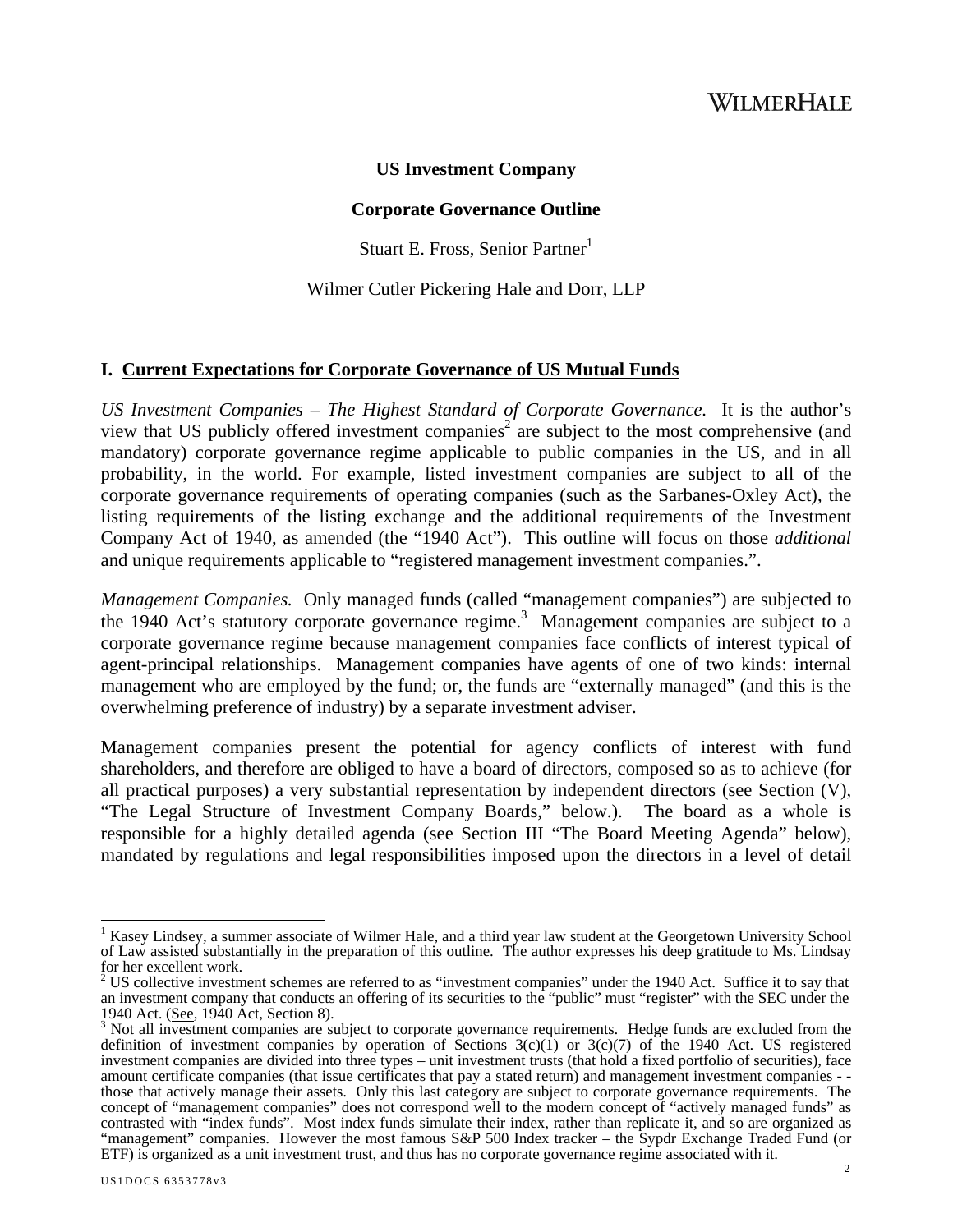unique (in the author's opinion) in American company law, and unique world-wide, with respect to collective investment schemes.

*The Shareholders' Watch Dog.* US regulation of registered management investment companies is highly dependent upon corporate governance<sup>4</sup>, particularly on the concept and role of directors who have come to be known as "independent directors."

- The Investment Company Act establishes a system of "checks and balances," and relies on independent directors to "oversee the fund's operations so as to prevent abuses of investors." James M. Storey & Thomas M. Clyde, The Uneasy Chaperone 34 (2000).
- Directors also have broad responsibilities to monitor compliance with securities, corporate and other laws. Robert A. Robertson, *Board Oversight of Mutual Fund Compliance Operations*, Rev. Sec. & Comm. Reg., Oct. 24, 2000, at 1.

In short, fund directors are viewed by the Supreme Court as the "watch dogs" for investors in the fund. *See* Burks v. Lasker, 441 U.S. 471, 484 (1979) (quoting Tannenbaum v. Zeller, 552 F.2d 402, 406 (2d Cir. 1977)).

### **II. Best Practices.**

*Synopsis.* At present, the consensus standard for "best practices" would hold that the board of directors of an investment company should be comprised of at least 75% independent directors, and should have an independent chairman. The independent directors should have the ability to engage a staff that is at their direction and control. They must – as a practical matter - have separate counsel independent from counsel to the investment adviser or sponsor of the fund. Their independent counsel is expected to attend all board meetings. The independent directors should be self-selecting and should nominate their successors. They should be well insured. The independent directors should meet separately from management. The agenda for fund board meetings should be set by the independent directors, or should be reviewed by them in advance. The fund's chief compliance and chief legal officer should report to the fund board. The fund board should adopt compliance policies and procedures to address all legal and regulatory requirements and the resolution of compliance breaches. It probably needs to be stated that fund boards remain "nonexecutive" in nature, and that they do not manage the fund. They do, however, supervise its management extensively.

*Best Practice Sources*. Current best practices can be sourced to November of 2003 when then SEC Chairman Donaldson wrote to the Mutual Fund Directors Forum asking that they, comprising effectively a committee of wise persons who were either independent directors, counsel to independent directors or persons of high standing in the investment company industry, prepare best

<sup>&</sup>lt;sup>4</sup> Many of the original objectives of the 1940 Act were addressed by designating fund directors as the solution to the perceived problem. A comparative table of the original purposes of the 1940 Act and the directors' role in providing a solution is attached as Appendix 1 to this outline.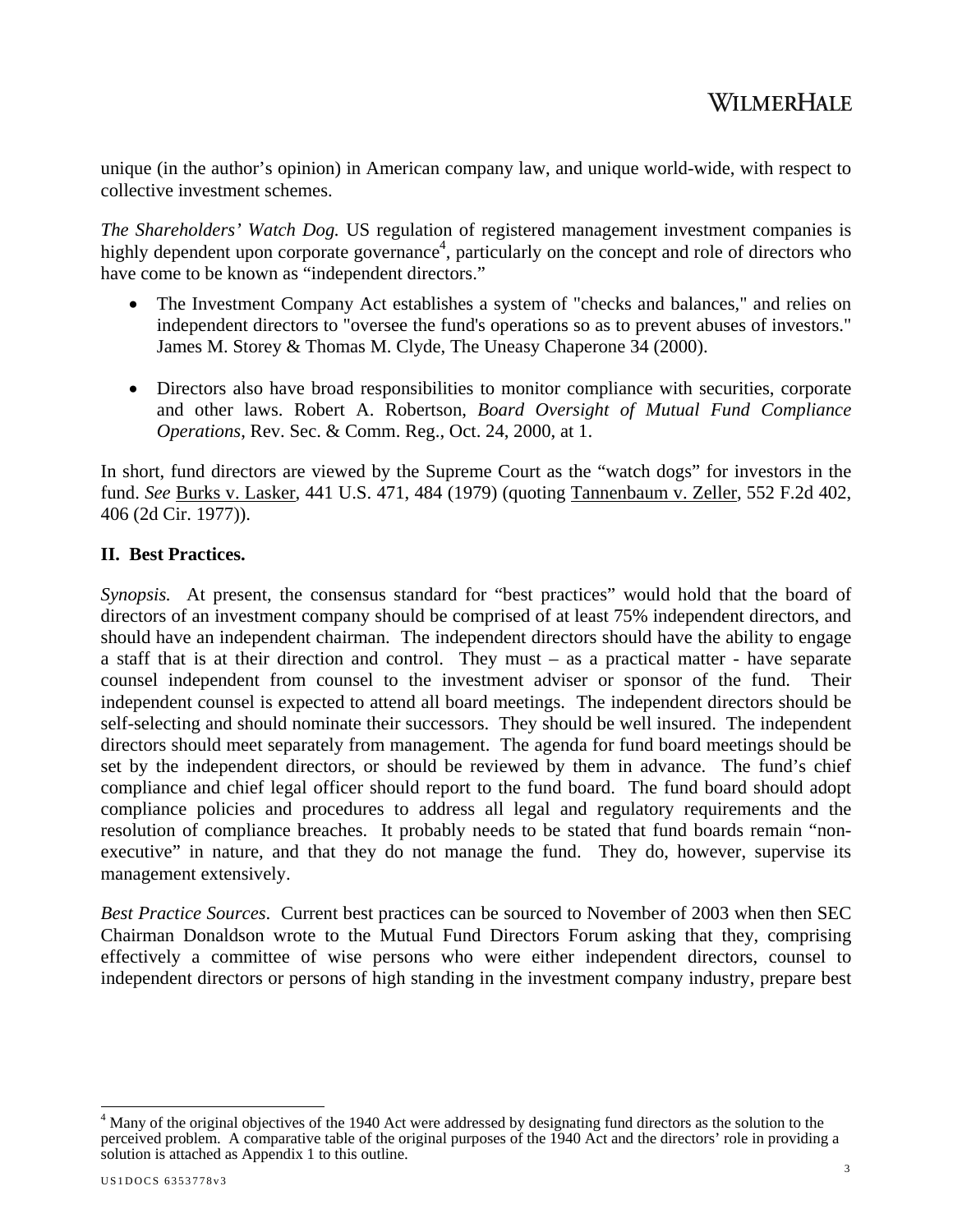practices recommendations.<sup>5</sup> The Chairman noted that the impetus for his request was the fact that the SEC was then "scheduled to consider a package of rulemaking reforms designed to combat late trading and market timing abuse involving a number of mutual funds." The Chairman charged the MDF with giving guidance on:

- Management fees;
- Soft dollars;
- Distribution costs paid by fund shareholders (so called Rule 12b-1 fees);
- Brokerage arrangements;
- Revenue sharing arrangements between advisers and distributing brokers;
- Valuation and pricing of fund shares; and,
- Conflicts of interest between funds and their managers.

The MDF responded with a 58 page report in July of 2004 that made 33 best practices recommendations designed to educate and guide independent directors in particular, as set out below.

| <b>IDF</b> Recommendation                                                                                                                                                                                 | <b>Author's Explanatory Comment</b>                                                                                                                                                                                                                                    |
|-----------------------------------------------------------------------------------------------------------------------------------------------------------------------------------------------------------|------------------------------------------------------------------------------------------------------------------------------------------------------------------------------------------------------------------------------------------------------------------------|
| 1.<br>A fund's board should adopt a statement<br>of fundamental ethical principles to the<br>effect that all actions taken on behalf of<br>the fund must be in the best interests of<br>its shareholders; | This<br>recommendation supplements<br>a<br>requirement that the fund have a code of<br>ethics governing personal investing (Section<br>$17(i)$ of the 1940 Act), and insider trading (or<br>market abuse) under Section 204A of the<br><b>Investment Advisers Act.</b> |
| 2. The chairman of a fund's board of<br>directors should be a person who is<br>independent of the investment adviser<br>and of entities affiliated with the adviser;                                      | There is no statutory requirement as to<br>whether or not the Chair is independent.<br>Traditionally the Chair was a management<br>board member, often its CEO. The 1999 ICI<br>Study relied on the concept of a "lead<br>independent director".                       |
| 3. At least 75 percent of a fund's directors<br>should be persons who are independent<br>of the investment adviser and of entities                                                                        | The 1940 Act typically mandates a simple<br>majority for open-end funds – so-called<br>"mutual funds" - because a majority is                                                                                                                                          |

<sup>&</sup>lt;sup>5</sup> While these "best practices" are not universally employed – and are even rejected in party by prominent members of industry (such as Fidelity Investments and Vanguard Funds) – they have gained wide adherence since their dissemination in 2004. U.S. best practices for fund directors were also the subject of another prominent White Paper in 1999, before the "market timing scandals". See, "*Report of the Advisory Group on Best Practices for Fund Directors: Enhancing a Culture of Independence and Effectiveness", Investment Company Institute*, June 24 1999 ("The ICI 1999 White Paper").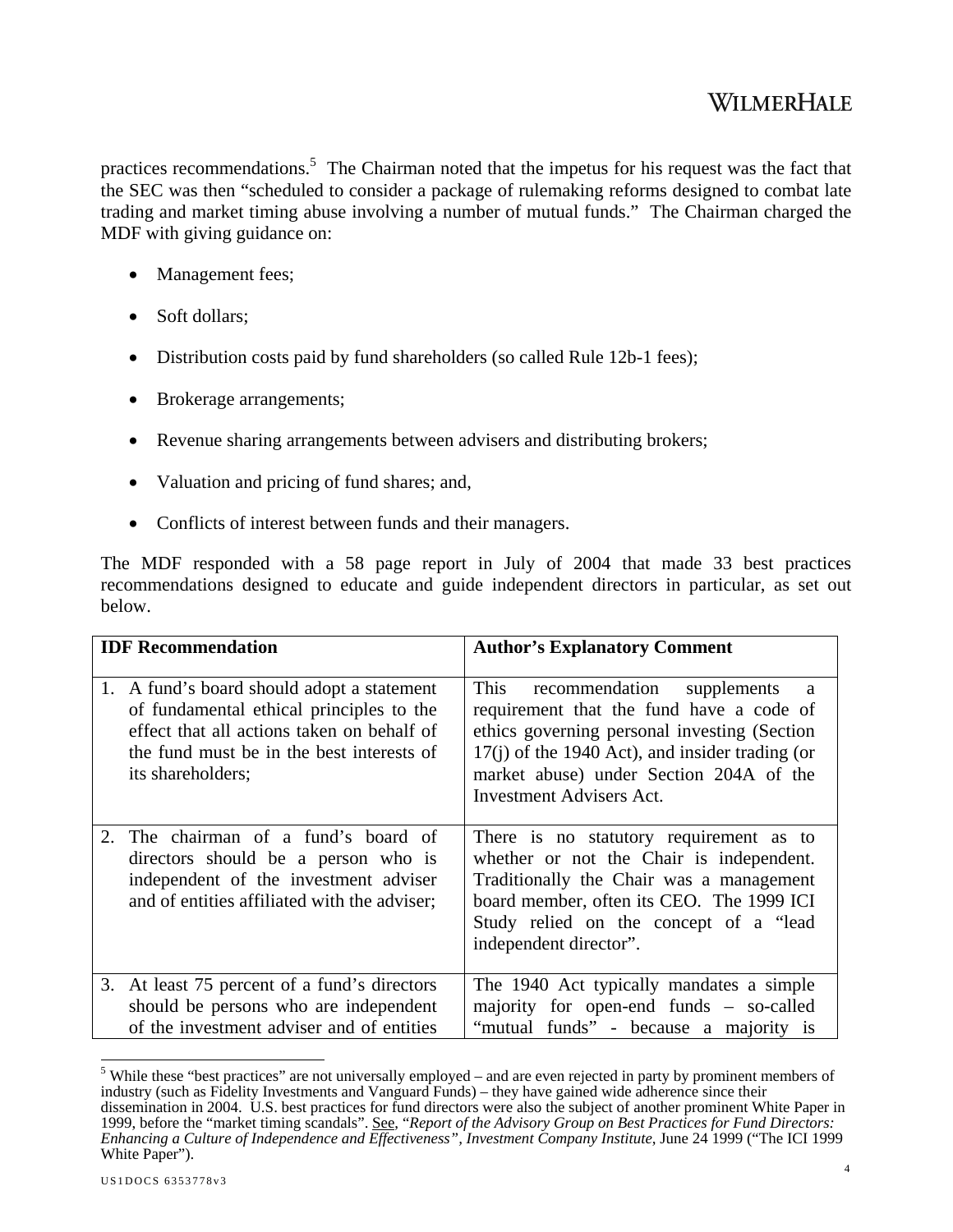| <b>IDF</b> Recommendation                                                                                                                                                                                                                                                                                                           | <b>Author's Explanatory Comment</b>                                                                                                                                                                                                                                                                                                                                                                                                                                                                                                                                                                                                                                        |
|-------------------------------------------------------------------------------------------------------------------------------------------------------------------------------------------------------------------------------------------------------------------------------------------------------------------------------------|----------------------------------------------------------------------------------------------------------------------------------------------------------------------------------------------------------------------------------------------------------------------------------------------------------------------------------------------------------------------------------------------------------------------------------------------------------------------------------------------------------------------------------------------------------------------------------------------------------------------------------------------------------------------------|
| affiliated with the adviser;                                                                                                                                                                                                                                                                                                        | required if the fund engages its adviser to sell<br>its shares to the public (a practical necessity<br>for funds that offer redemption daily). The<br>1999 ICI Study recommended a two-thirds<br>independence standard.                                                                                                                                                                                                                                                                                                                                                                                                                                                    |
| 4. The definition of "independent of the<br>investment adviser" should be broader<br>than the definition of "interested person"<br>in the Investment Company Act, adding<br>a requirement that such "independent<br>director" should not have been affiliated<br>with the fund's adviser or its affiliates<br>for at least 5 years; | The<br>1940<br>Act<br>does<br>require<br>not<br>"independence", but a lesser standard of not<br>being an "interested person" of the adviser.<br>Some interested persons, such as former<br>employees,<br>adviser<br>can<br>become<br>not<br>interested once their status changes, although<br>some must wait 2 years. The IDF proposes a<br>higher<br>standard<br>to<br>assure<br>greater<br>independence. This implies that the 1940<br>Act standard is inadequate. The 1999 ICI<br>Study recommended that persons never<br>"switch hats".                                                                                                                                |
| 5. A fund's independent directors should<br>retain knowledgeable independent legal<br>counsel to advise them on an ongoing<br>basis and should have express authority<br>employ staff, other independent<br>to<br>consultants and advisors to assist them in<br>carrying out their fiduciary duties to the<br>fund's shareholders;  | The concept of "independent counsel" had its<br>birth as a result of a case - Moses vs. Bergen<br>- in which management fund directors were<br>unable to defend their conduct in the board<br>room based upon reliance on advice of<br>external law firm counsel to the adviser who<br>also served as sole counsel to the fund. The<br>utility of independent counsel is now well<br>established, as courts have taken note of<br>independent counsel's role in upholding<br>board decisions (see Schuyet v. Rowe Price<br>Prime Reserve Fund, 663 F. Supp. 962<br>(S.D.N.Y.), aff'd., 835 F.2d 45 (2d Cir.<br>1987). The 1999 ICI Study made a similar<br>recommendation. |

<sup>&</sup>lt;sup>6</sup> The rules under the Investment Company Act of 1940 (the "1940 Act") are: Rule 10f-3 (permitting investment companies to purchase securities in a primary offering when an affiliated broker-dealer is a member of the underwriting syndicate); Rule 12b-1 (permitting use of investment company assets to pay distribution expenses); Rule 15a-4 (permitting investment company boards to approve interim advisory contracts without shareholder approval); Rule 17a-7 (permitting securities transactions between an investment company and another client of the investment company's adviser); Rule 17a-8 (permitting mergers between certain affiliated investment companies); Rule 17d-1(d)(7) (permitting investment companies and their affiliates to purchase joint liability insurance policies); Rule 17e-1 (specifying conditions under which investment companies may pay commissions to affiliated brokers in connection with the sale of securities on an exchange); Rule  $17g-1(i)$  (permitting investment companies to maintain joint insured bonds); Rule 18f-3 (permitting investment companies to issue multiple classes of voting stock); and Rule 23c-3 (permitting the operation of interval investment companies by enabling closed-end investment companies to repurchase their shares from investors).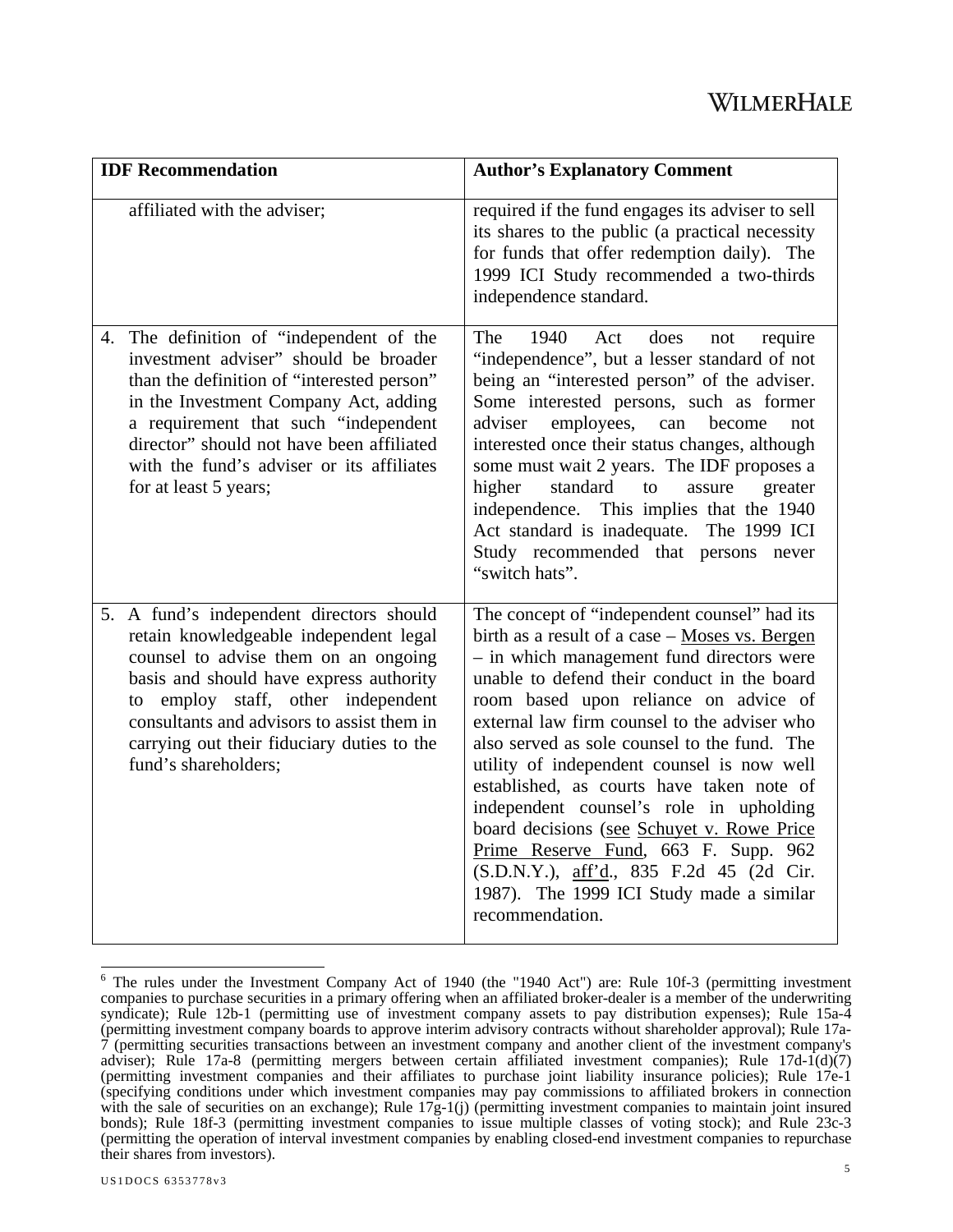| <b>IDF</b> Recommendation                                                                                                                                                                                                                                               | <b>Author's Explanatory Comment</b>                                                                                                                                                                                                                                                                                                           |
|-------------------------------------------------------------------------------------------------------------------------------------------------------------------------------------------------------------------------------------------------------------------------|-----------------------------------------------------------------------------------------------------------------------------------------------------------------------------------------------------------------------------------------------------------------------------------------------------------------------------------------------|
|                                                                                                                                                                                                                                                                         | The concept has evolved into a regulatory<br>requirement – as a practical matter – as the<br>SEC has conditioned ten of its exemptive<br>rules on having any counsel to the<br>independent<br>directors<br>be<br>independent<br>counsel. <sup>6</sup>                                                                                         |
| 6. A fund's independent directors should<br>be solely responsible for determining the<br>level of their compensation;                                                                                                                                                   | This presents a potential conflict of interest,<br>but is thought better than leaving the decision<br>to fund management. The 1999 ICI Study<br>also advocates this view.                                                                                                                                                                     |
| 7. A fund's board should require the fund's<br>adviser to develop written policies on<br>execution of portfolio transactions,<br>which should be designed to help ensure<br>that the adviser seeks best execution on<br>all brokerage transactions;                     | Portfolio brokerage has long been a source of<br>"capital" for the adviser to use to either<br>obtain soft dollar services that benefit the<br>adviser, or to reward brokers who also sell<br>fund shares. While the latter practice is now<br>illegal (1940 Act Rule 12b-1(h)), fund boards<br>believe that the independent directors should |
| 8. A fund's board should request<br>and<br>regular<br>reports<br>from<br>the<br>review<br>fund's adviser on execution of portfolio<br>transactions;                                                                                                                     | review<br>brokerage<br>closely<br>allocations,<br>commissions and execution quality. Fund<br>boards have been particularly sensitized to<br>concerns that brokerage has been allegedly                                                                                                                                                        |
| 9. A fund's board should not permit the<br>consider<br>fund's<br>adviser<br>to<br>a<br>broker-dealer's sale of the fund's shares<br>of<br>other<br>shares<br>funds<br>in<br><b>or</b><br>the complex as a factor in allocating<br>trades to broker-dealers;             | allocated by adviser employees in exchange<br>for gifts and entertainment.                                                                                                                                                                                                                                                                    |
| 10. The fund's board should request and<br>review reports on the quality of the<br>execution a fund receives on transactions<br>in its portfolio securities that are placed<br>with broker-dealers in arrangements<br>involving expense reducing directed<br>brokerage; | US funds routinely seek to "recapture"<br>brokerage commissions that might otherwise<br>be used to purchase soft dollar services for<br>the purpose of paying fund expenses, such as<br>custody fees. While this is all fine – and<br>even arguably a duty of the fund board -<br>execution quality should come first.                        |
| 11. Independent directors should not permit<br>the fund's adviser to participate in soft<br>dollar arrangements in trades for the<br>fund;                                                                                                                              | Soft dollars are expressly permitted by law<br>$28(e)$ of the Securities<br>(Section<br>and<br>Exchange Act of 1934, as amended).<br>But,<br>soft dollars have fallen into disfavor with<br>fund boards, who feel obliged to monitor the<br>value of the services obtained and to identify                                                    |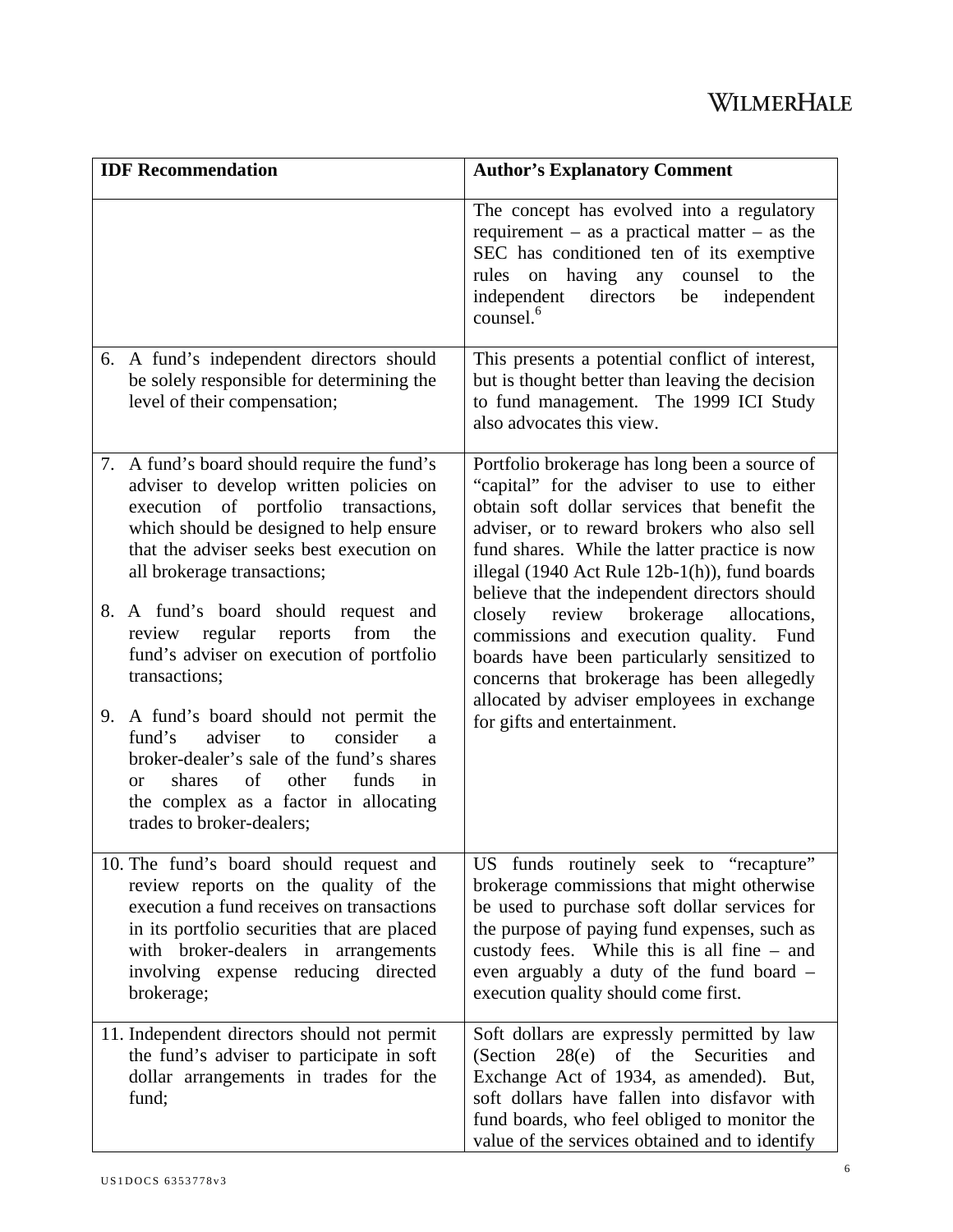| <b>IDF</b> Recommendation                                                                                                                                                                                                                                                                                               | <b>Author's Explanatory Comment</b>                                                                                                                                                                                                                                                                                                                                                                                                                                                                                                                                                                                                             |
|-------------------------------------------------------------------------------------------------------------------------------------------------------------------------------------------------------------------------------------------------------------------------------------------------------------------------|-------------------------------------------------------------------------------------------------------------------------------------------------------------------------------------------------------------------------------------------------------------------------------------------------------------------------------------------------------------------------------------------------------------------------------------------------------------------------------------------------------------------------------------------------------------------------------------------------------------------------------------------------|
|                                                                                                                                                                                                                                                                                                                         | the additional value as compensation to the<br>investment adviser. As US fund boards have<br>to evaluate all fees paid to advisers annually,<br>soft dollar valuations present a significant<br>potential for compensation to the adviser that<br>is often difficult to value, and therefore,<br>potentially inconsistent with the board's duty<br>to monitor the use of fund assets.                                                                                                                                                                                                                                                           |
| 12. Independent directors should require that<br>any trades placed with an affiliated<br>broker-dealer receive the most favorable<br>commission rates that the broker-dealer<br>gives to comparable clients;                                                                                                            | When the adviser is also a broker, the fund's<br>trading offers a potential for exploiting the<br>fund. Assuming that the broker charges the<br>fund its lowest commission rate, however,<br>the potential for abuse can be eliminated.<br>This "most favored nation" policy requires<br>that the fund board learn the brokerage terms<br>for all brokerage clients of the adviser-<br>broker, and review the adviser-broker's<br>brokerage clients<br>to determine<br>their<br>"comparability" to the fund.                                                                                                                                    |
| 13. Independent directors should review the<br>quality of the execution a fund receives<br>on any transactions placed with an<br>affiliated broker-dealer;                                                                                                                                                              | Use of the adviser for fund brokerage should<br>be accompanied by detailed review of trades<br>to compare execution quality achieved by the<br>adviser-broker in comparison to third parties.<br>This requires measurement of execution<br>quality by broker, and reporting to the<br>independent directors, and their approval of<br>the reporting methodology.                                                                                                                                                                                                                                                                                |
| 14. Independent directors should require that<br>fund management disclose revenue<br>sharing arrangements to the board,<br>should review any revenue sharing<br>annually,<br>and<br>should<br>arrangements<br>consider revenue sharing arrangements<br>to be part of the contract renewal<br>process, where applicable; | Revenue sharing is the term in use in the US<br>to describe any form of compensation paid to<br>a distributor of fund shares by the adviser<br>than<br>commissions<br>paid<br>(other<br>by<br>shareholders). The IDF recommends review<br>of all payments to distributors because there<br>is a concern that the adviser's payments to a<br>broker may unduly influence the broker to<br>sell fund shares over other funds, and that<br>expenses of this type may be indirectly<br>financed<br>fund<br>by<br>advisory<br>fees.<br>Accordingly, fund boards involve themselves<br>in the negotiations between distributors and<br>fund managers. |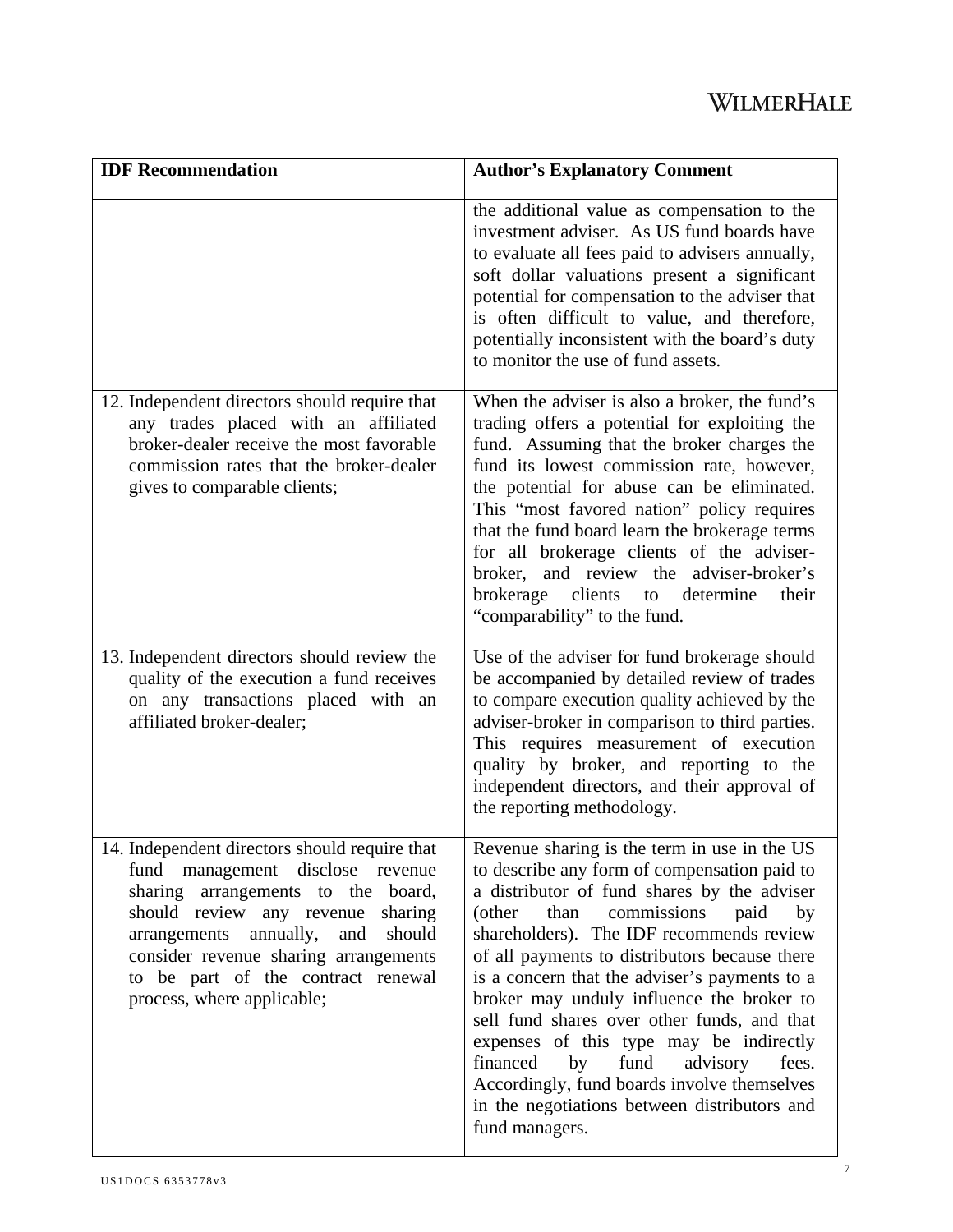| <b>IDF</b> Recommendation                                                                                                                                                                                                                                                                | <b>Author's Explanatory Comment</b>                                                                                                                                                                                                                                                                                                                                                                                                                                               |
|------------------------------------------------------------------------------------------------------------------------------------------------------------------------------------------------------------------------------------------------------------------------------------------|-----------------------------------------------------------------------------------------------------------------------------------------------------------------------------------------------------------------------------------------------------------------------------------------------------------------------------------------------------------------------------------------------------------------------------------------------------------------------------------|
| 15. Independent directors should require that<br>pertinent revenue sharing information be<br>disclosed to shareholders;                                                                                                                                                                  | It is believed that revenue sharing creates a<br>conflict "at the point of sale" inside of the<br>broker, and that the fund board should make<br>sure that fund documents adequately disclose<br>the broker's potential conflict of interest in<br>recommending the fund shares.<br>In this<br>regard, it should be noted that American fund<br>prospectuses are delivered after sale, and that<br>the brokers are independent contractors,<br>responsible for their own conduct. |
| 16. The fund's board should designate a<br>committee, consisting of some or all of<br>the fund's independent directors, to<br>oversee the contract review process and<br>the committee should have a written<br>charter;                                                                 | US mutual fund advisers operate under an<br>advisory contract that - for all practical<br>purposes – has a one year term, and must be<br>reviewed annually by the fund's directors,<br>with the independent directors voting<br>separately. As a practical matter, fund                                                                                                                                                                                                           |
| 17. Independent directors and the contract<br>review committee should consult with<br>independent legal counsel as needed;                                                                                                                                                               | boards do not put advisory services out to<br>bid. Instead, they seek to discern whether the<br>advisory fee approximates a fee that would<br>have been produced through arm's length                                                                                                                                                                                                                                                                                             |
| 18. Independent directors and the contract<br>committee<br>should<br>consider<br>review<br>unaffiliated<br>retaining<br>third<br>party<br>consultants;                                                                                                                                   | bargaining. Increasingly, the independent<br>directors see themselves as negotiating fee<br>reductions<br>for<br>the<br>benefit of fund<br>shareholders. The fee discussion process<br>typically becomes an analysis of the so-<br>called Gartenberg factors, named for the case                                                                                                                                                                                                  |
| 19. The contract review committee should<br>establish a structured process for the<br>consideration of the advisory agreement;                                                                                                                                                           | in which the board's role was described by<br>the US Second Circuit Court of Appeals. In<br>addition to performance, the board considers                                                                                                                                                                                                                                                                                                                                          |
| 20. A fund's board should require<br>the<br>investment adviser to<br>commit<br>by<br>contract to provide the independent<br>directors with all relevant information<br>and the contract review committee<br>should prepare a formal written 15(c)<br>request to obtain that information; | competitiveness of the fee and the adviser's<br>Naturally, profitability<br>profit margins.<br>analysis depends on a revenue and expense<br>allocation methodology. Therefore the fund<br>directors must approve of the allocation of<br>revenue and expense within the adviser, at<br>least for analytical purposes, if not in fact.<br>Competitor data needs to be collected on                                                                                                 |
| 21. Independent directors<br>should<br>ask<br>counsel for a memorandum describing<br>their legal obligations in reviewing an<br>investment advisory agreement;<br>22. The contract review committee, and                                                                                 | performance and fees.<br>Legal advice is needed as directors have a<br>statutory duty<br>to ask for<br>sufficient<br>information for the directors to take an<br>informed decision.                                                                                                                                                                                                                                                                                               |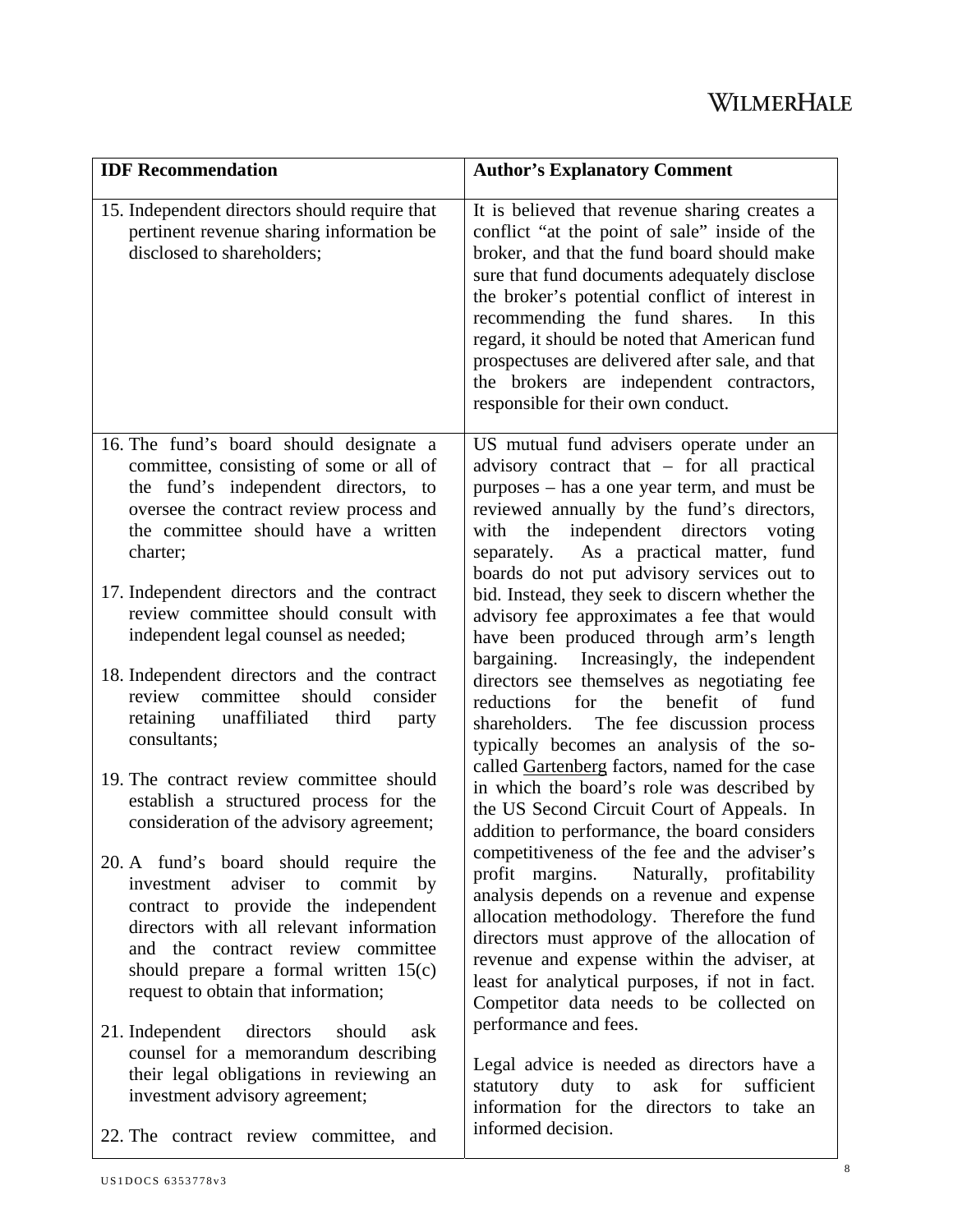| <b>IDF</b> Recommendation                                                                                                                                                                                                                                                                                                                                    | <b>Author's Explanatory Comment</b>                                                                                                                                                                                      |
|--------------------------------------------------------------------------------------------------------------------------------------------------------------------------------------------------------------------------------------------------------------------------------------------------------------------------------------------------------------|--------------------------------------------------------------------------------------------------------------------------------------------------------------------------------------------------------------------------|
| preferably all independent directors,<br>should meet in person at least once, with<br>no representatives of the adviser,<br>including adviser affiliated directors, in<br>attendance, to review the advisory fee<br>formulate<br>and<br>to<br>report<br>a<br>recommendation for the board regarding<br>adoption or continuation of the advisory<br>contract; | funds<br>advisory fees<br>US.<br>Mutual<br>are,<br>accordingly, reviewed annually, as are all<br>other forms of business (e.g., brokerage) and<br>fees (including distribution fees under Rule<br>$12b-1$ ).             |
| 23. A fund's board should establish a<br>valuation<br>standing<br>and<br>pricing<br>committee to provide objectivity and the<br>committee should have a written charter;                                                                                                                                                                                     | Fund directors have a statutory duty to<br>determine the value of the fund's assets.<br>While directors can and do delegate<br>valuation to agents of the fund, the directors<br>have a duty to set policy and supervise |
| 24. A fund's board should assure that factors<br>and decisions it used in determining any<br>fair valuations are documented in detail;                                                                                                                                                                                                                       | valuation. Therefore it is not unusual for<br>directors to approve valuation policies, to<br>amend them as new investments<br>are                                                                                        |
| 25. A fund's board should request that the<br>adviser identify new situations that may<br>require fair valuations;                                                                                                                                                                                                                                           | introduced to the fund, and to meet on as<br>needed basis to deal with unanticipated<br>circumstances. As the need for speed is<br>paramount in a daily priced fund, the board                                           |
| 26. A fund family's valuation and pricing<br>should<br>procedures<br>assure<br>that,<br>in<br>general, the same valuation is used<br>consistently for a security throughout the<br>fund family, including its public and<br>private funds;                                                                                                                   | typically delegates its powers to one or more<br>committees.                                                                                                                                                             |
| 27. A fund's board, or the board valuation<br>and pricing committee, should establish<br>valuation and pricing procedures that are<br>consistent<br>with<br>current<br>regulatory<br>and<br>the<br>fund's<br>guidance<br>public<br>disclosures;                                                                                                              |                                                                                                                                                                                                                          |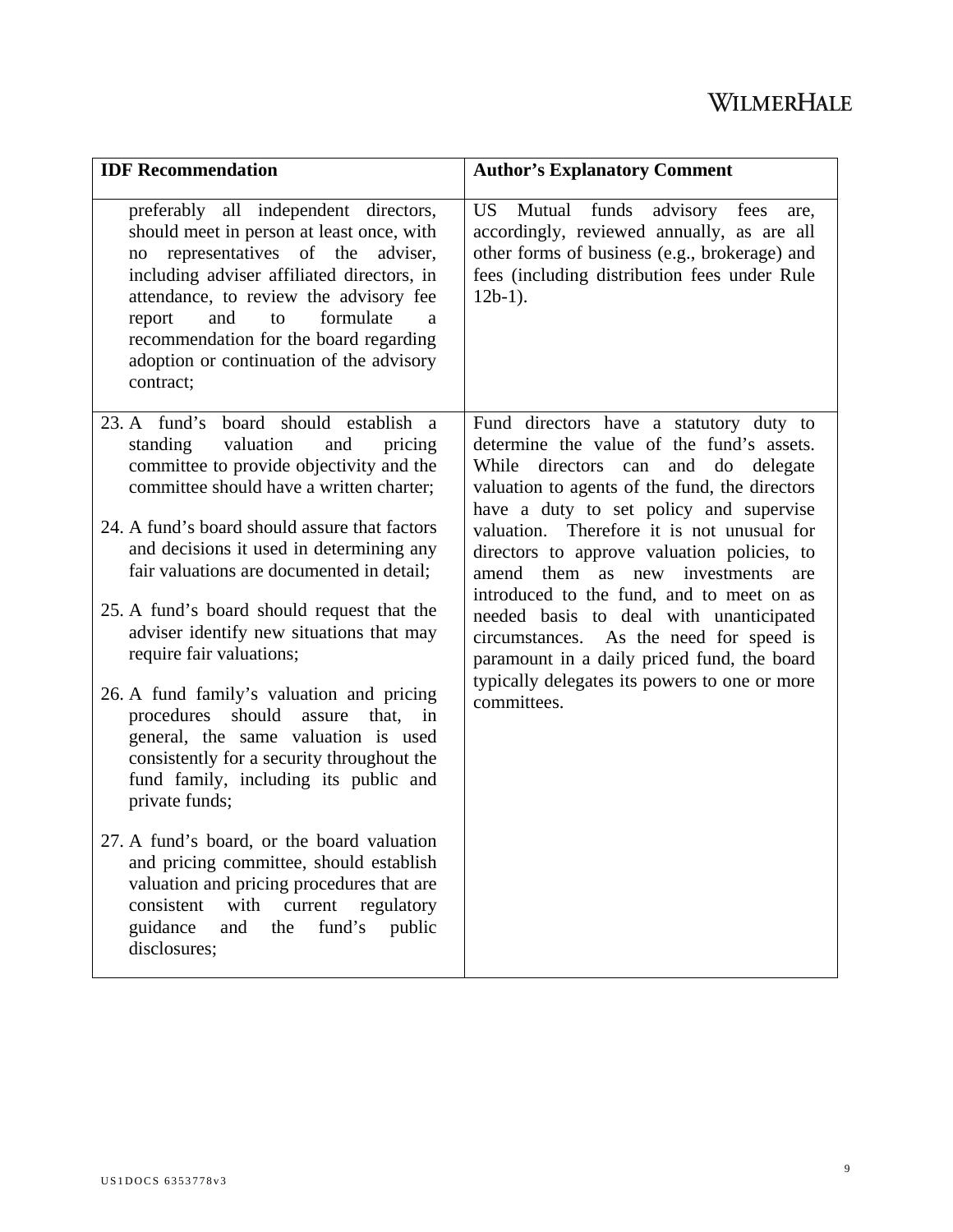| <b>IDF</b> Recommendation                                                                                                                                                                                                                                                                                                                                                                                                                                                                                      | <b>Author's Explanatory Comment</b>                                                                                                                                                                                                                                                                                   |
|----------------------------------------------------------------------------------------------------------------------------------------------------------------------------------------------------------------------------------------------------------------------------------------------------------------------------------------------------------------------------------------------------------------------------------------------------------------------------------------------------------------|-----------------------------------------------------------------------------------------------------------------------------------------------------------------------------------------------------------------------------------------------------------------------------------------------------------------------|
| 28. A fund's board should establish a<br>process for identifying and reviewing<br>conflicts of interest:                                                                                                                                                                                                                                                                                                                                                                                                       | The board may rely on the fund's chief<br>compliance officer to assist in monitoring<br>known conflicts.<br>As new conflicts are<br>inevitable, as circumstances change, conflicts<br>must be addressed with each new proposal.                                                                                       |
| 29. A fund's independent directors should<br>establish guidelines for ownership of<br>fund shares by directors;                                                                                                                                                                                                                                                                                                                                                                                                | Ownership of the fund by directors is<br>believed to align their interests with<br>shareholders', but can give rise to suitability<br>concerns for the directors as investors. The<br>1999 ICI study also recommended ownership<br>by directors.                                                                      |
| 30. The<br><b>IDF</b><br>that<br>recommends<br>the<br>independent fund directors<br>seek to<br>identify conflicts of interest that may<br>arise from "the adviser's other business<br>activities". The fund directors should<br>require information for their review<br>concerning<br>the<br>non-investment<br>businesses of the adviser, whenever the<br>adviser engages in a new business, or<br>a new product or<br>makes<br>service<br>available, or alters its operation of the<br>adviser significantly; | The independent fund director, therefore, is<br>charged with a comprehensive understanding<br>of the financial services company that the<br>adviser is a part of and of developments<br>across the entire enterprise, all with a view to<br>identify potential conflicts of interest with<br>the fund's shareholders. |
| 31. Independent directors<br>should<br>make<br>disclosure of their fund share ownership<br>easily accessible;                                                                                                                                                                                                                                                                                                                                                                                                  | Note that fund share ownership is disclosed<br>in SEC filings, posted on the SEC website,<br>and available upon request, as a matter of<br>law. This is not available enough, however,<br>in the IDF's view.                                                                                                          |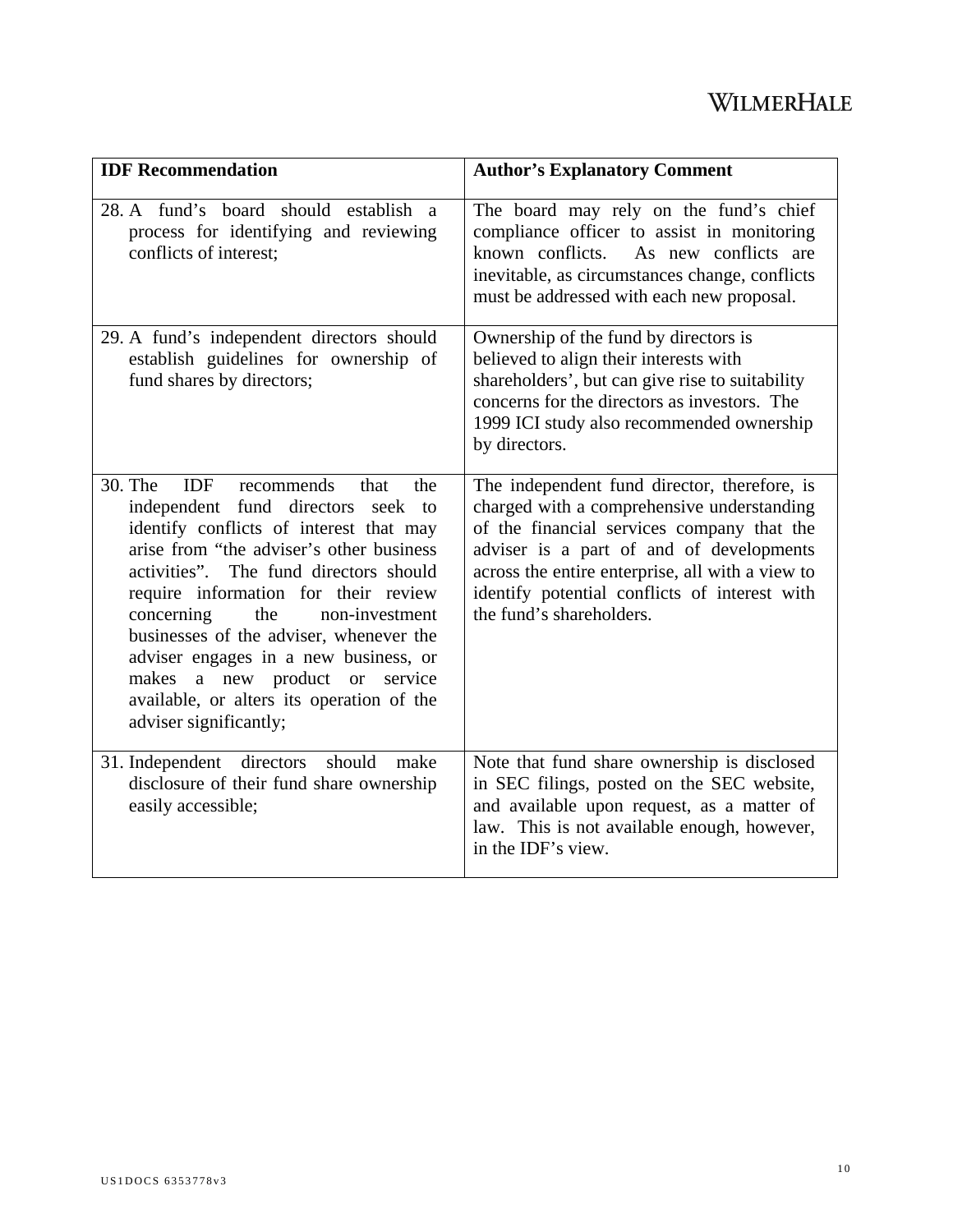| <b>IDF</b> Recommendation                                                                                                                                                                          | <b>Author's Explanatory Comment</b>                                                                                                                                                                                                                                                                              |
|----------------------------------------------------------------------------------------------------------------------------------------------------------------------------------------------------|------------------------------------------------------------------------------------------------------------------------------------------------------------------------------------------------------------------------------------------------------------------------------------------------------------------|
| 32. A fund's board should conduct an annual<br>self-evaluation review;                                                                                                                             | This has become an important aspect of the<br>year in a life of a fund board, and is a widely<br>adopted practice, and was also recommended<br>by the 1999 ICI Study.                                                                                                                                            |
| 33. Each independent director of a fund<br>should<br>participate in<br>ongoing<br>educational and informational programs<br>designed to enhance knowledge of issues<br>relating to fund oversight. | This too is now quite common and was also a<br>recommendation of the 1999 ICI Study.<br>Continuing education of fund directors by<br>counsel and by one another and by industry<br>associations, is quite common place. Various<br>publications serve the independent mutual<br>fund director community as well. |

The 32 best practices describe a "way" of working, but not "what" the directors should do. With that in mind, it is worth reviewing the "work" assigned to US independent fund directors.

#### **III. The Board Meeting Agenda - Responsibilities of Independent Fund Directors**.

*Agenda Set By Independent Directors.* The agenda of US investment company board meetings is filled with significant detail. The mandatory agenda, as set out below, is extensive. It is also considered a "best practice" for the independent directors (aided by their counsel) to be responsible for the annual agenda, and the introduction of items as may be appropriate during the year, to control the time allotted for discussion items, and to assure that the independent directors in particular, are satisfied with of the conduct of fund board meetings.

*The 1940 Act Responsibilities of Directors.* The 1940 Act – together with the exemptive rules charge independent directors of a typical mutual fund with the responsibility to do (by the author's count) 25 specific tasks, as follows:

- 1. Determine the fair value of portfolio securities (Section  $2(a)(41)$ (Rule  $2a4(a)(1)$ ).
- 2. Approve, continue or terminate investment advisory contracts (Section 15(a) and 15(c)).
	- a. This includes review of performance of the adviser's performance, the nature and quality of the services provided, the competitiveness of the fees charged, and **the adviser's profitability**.
	- b. As an adviser has a duty to seek best execution of securities transactions, the independent directors must review the discharge of that duty.
	- c. The independent directors should supervise the use of brokerage commissions, particularly with regard to the acquisition of research and other services.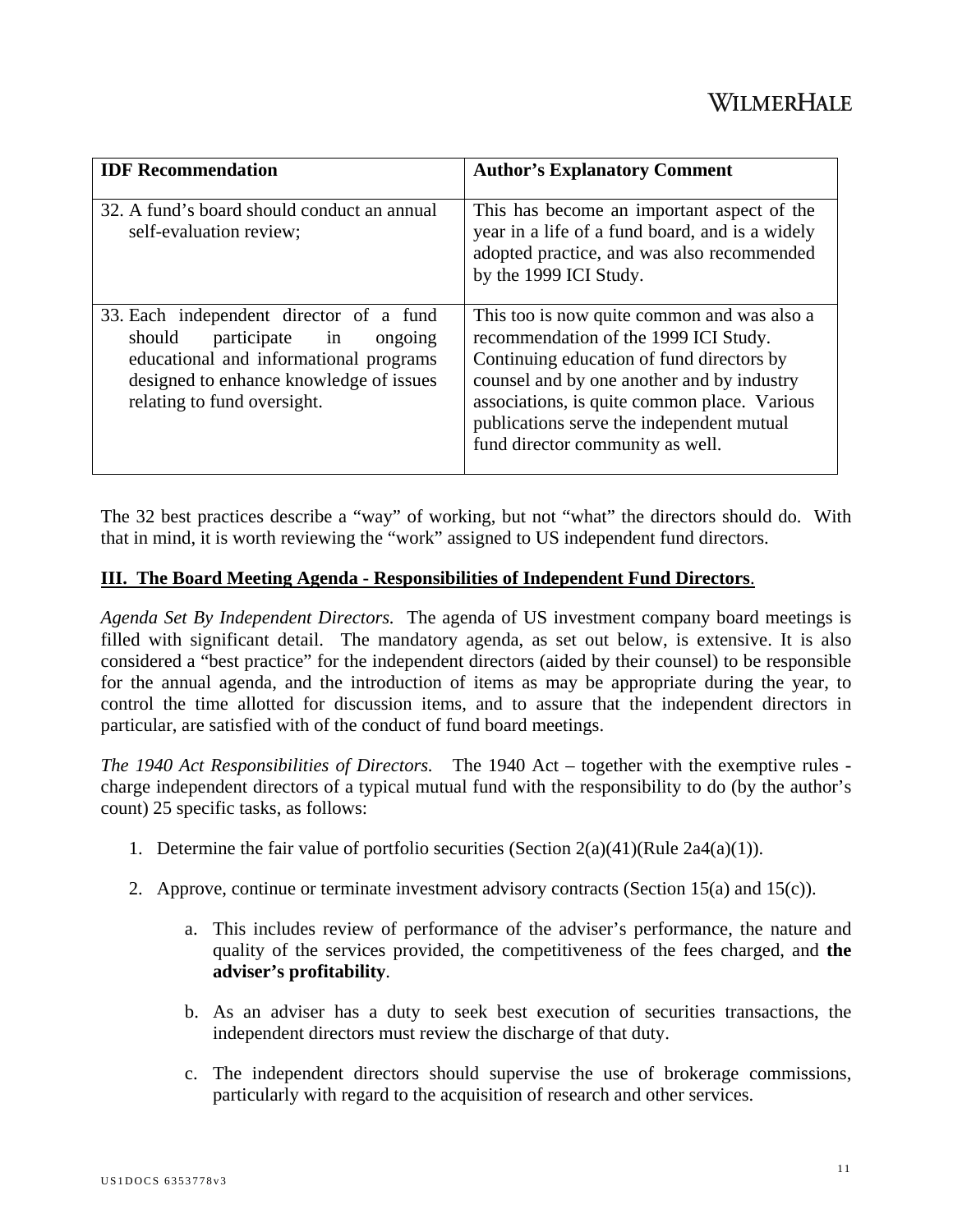- 3. Approve agreements with the principal underwriter (Section 15(b)) and annually review its continuation (Section 15(c)).
- 4. Call a shareholder meeting if less than a majority of directors were elected by shareholders (Section  $16(a)$ ).
- 5. Select the accountants and auditors (Section 32(a)).
- 6. Select the principal accounting officer (Section 32(b))(unless selected by shareholder vote).
- 7. Monitor money market funds \$1 net asset value based on board approved procedures to measure and – if necessary – act upon the variance between market value and \$1. (Rule 2a-7).
- 8. Adopt procedures supervising the fund's participation in any underwriting in which the adviser (or its affiliate) acts as an underwriter. (Rule 10f-3).
- 9. Adopt a plan of distribution if the fund's assets will be used to pay distribution costs (directly or indirectly). (Rule 12b-1).
- 10. Adopt procedures to govern the transactions in portfolio securities between funds at no commission based on market prices. (Rule 17a-7).
- 11. Supervise the fairness of proposed mergers of the fund with other funds (Rule 17a-8).
- 12. Determine whether joint liability insurance policies are in the best interest of the fund (Rule  $17d-1(d)(7)$ .
- 13. Supervise brokerage transactions between the fund and the adviser (or its affiliates) to assure they are comparable to third party transactions (Rule 17e-1).
- 14. Supervise the contractual arrangements for custody of assets held by a broker acting as custodian (Rule 17f-1), self-custody arrangements (Rule 17f-2), holding of up to \$500 of free cash (Rule 17f-3), and the use of securities depositories (Rule 17f-4).
- 15. Appoint a foreign custody manager to report on the prudence of foreign custody arrangements (Rule 17f-5).
- 16. Review the fund's custody arrangements, particularly with respect to foreign sub-custodians and securities depositories (Rule 17f-7).
- 17. Approve mandatory fidelity bonds and their form (Rule 17g-1).
- 18. Approve a Code of Ethics for the fund relating to personal securities transactions (Rule 17j-1).
- 19. Approve a written plan if the fund offers multiple share classes such as deferred sales charge shares (Rule 18f-3).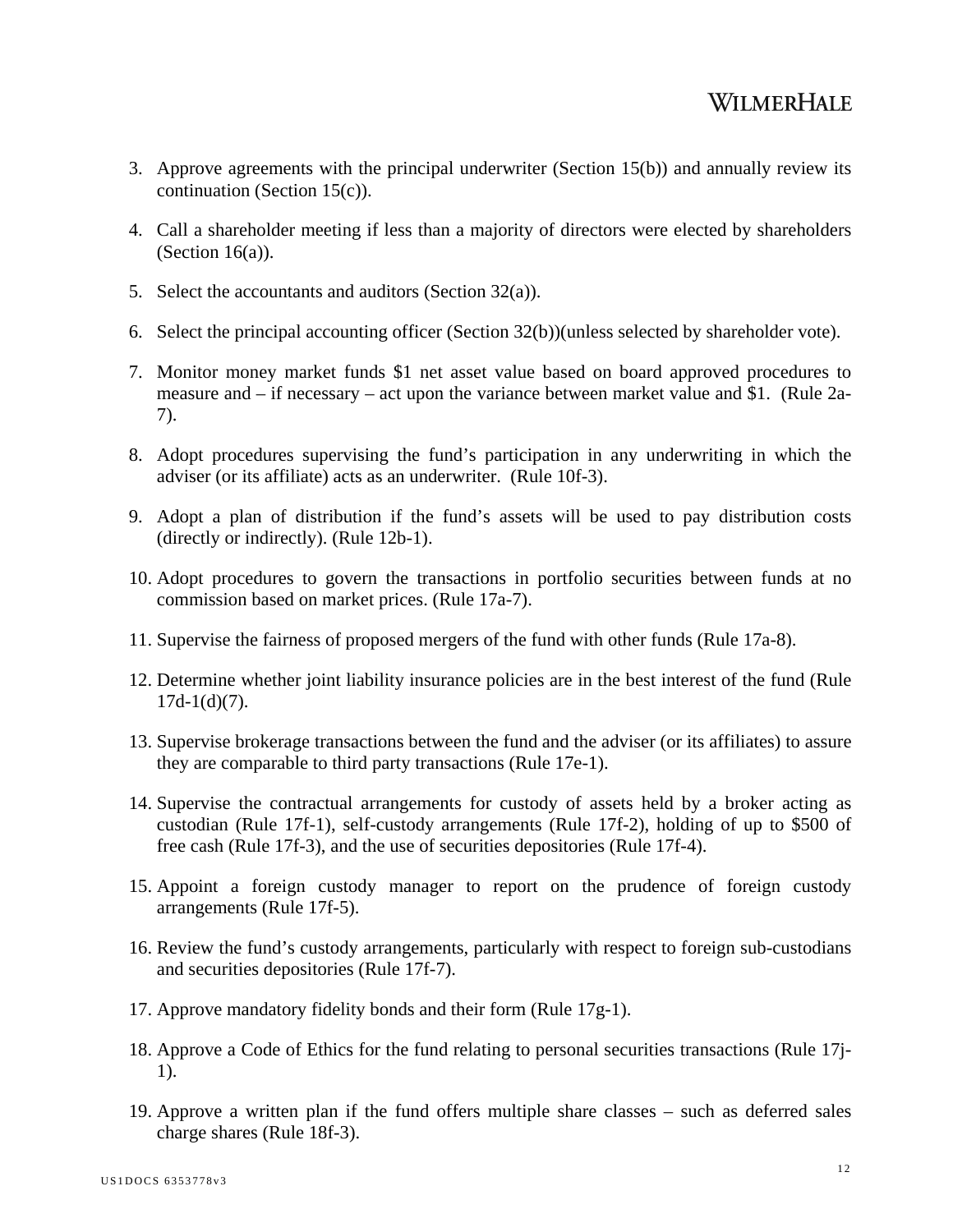- 20. Fix the time for determining the net asset value calculation (Rule 22c-1).
- 21. Review arrangements with respect to sales loads, and sales load schedules. In the US, sales loads are not negotiable, but can be reduced under a published schedule that discounts the loads for larger transactions charges. (Section 22(d) and Rule 22d-1).
- 22. Determine whether or not a redemption fee is appropriate (Rule 22c-2).
- 23. Adopt policies and procedures designed to assure legal compliance (Rule 38a-1).
- 24. Review the compensation of the fund's chief compliance officer (Rule 38a-1).
- 25. Approve shareholder annual report disclosure of the basis for the directors' approval and renewal of the advisory contract (Form N-1A).

*The SEC's Delegation of Responsibilities to Directors.* The role of investment company directors can be fairly said to that of assisting the SEC in its regulatory role. The remarks of Brian Cartright, the SEC's General Counsel in November of 2006 are both insightful, and a window into the American point of view. In his conclusion, General Counsel Cartright stated<sup>7</sup>:

In many ways, we at the SEC have the same task you do: investor protection. So it's no surprise that, just like you, we at the SEC also need to be committed, vigilant and independent. Like you, America's investors have entrusted us with a tough, challenging job. Because we share the same goal, **your effective oversight complements our work at the SEC. We at the SEC benefit directly from the good work you perform as independent fund directors.** When you succeed in your role as effective independent directors, America's investors benefit. I therefore pledge my continued support and thank you from the bottom of my heart for your critical contribution to the protection of America's investors.

In addition to the statutory and rule-related responsibilities, the SEC has added to the agenda of the typical fund director ten broad responsibilities to make findings and determinations concerning:

- 1. Contracts with service providers (especially if affiliated with the adviser).
- 2. The payment of fees to fund supermarkets.
- 3. Review of letters of credit used to facilitate payment of redemptions if the fund participates with more than one fund.
- 4. Repurchase agreements and the procedures the fund will adopt to assure that it is fully collateralized.
- 5. Leverage the board should review instruments that tend to have imbedded leverage to be sure that the instruments are appropriate for the fund.

US1DOCS 6353778v3 <sup>7</sup> SEC Counsel's speech is located at: www.sec.gov/news/speech/2006/spch111506bgc.htm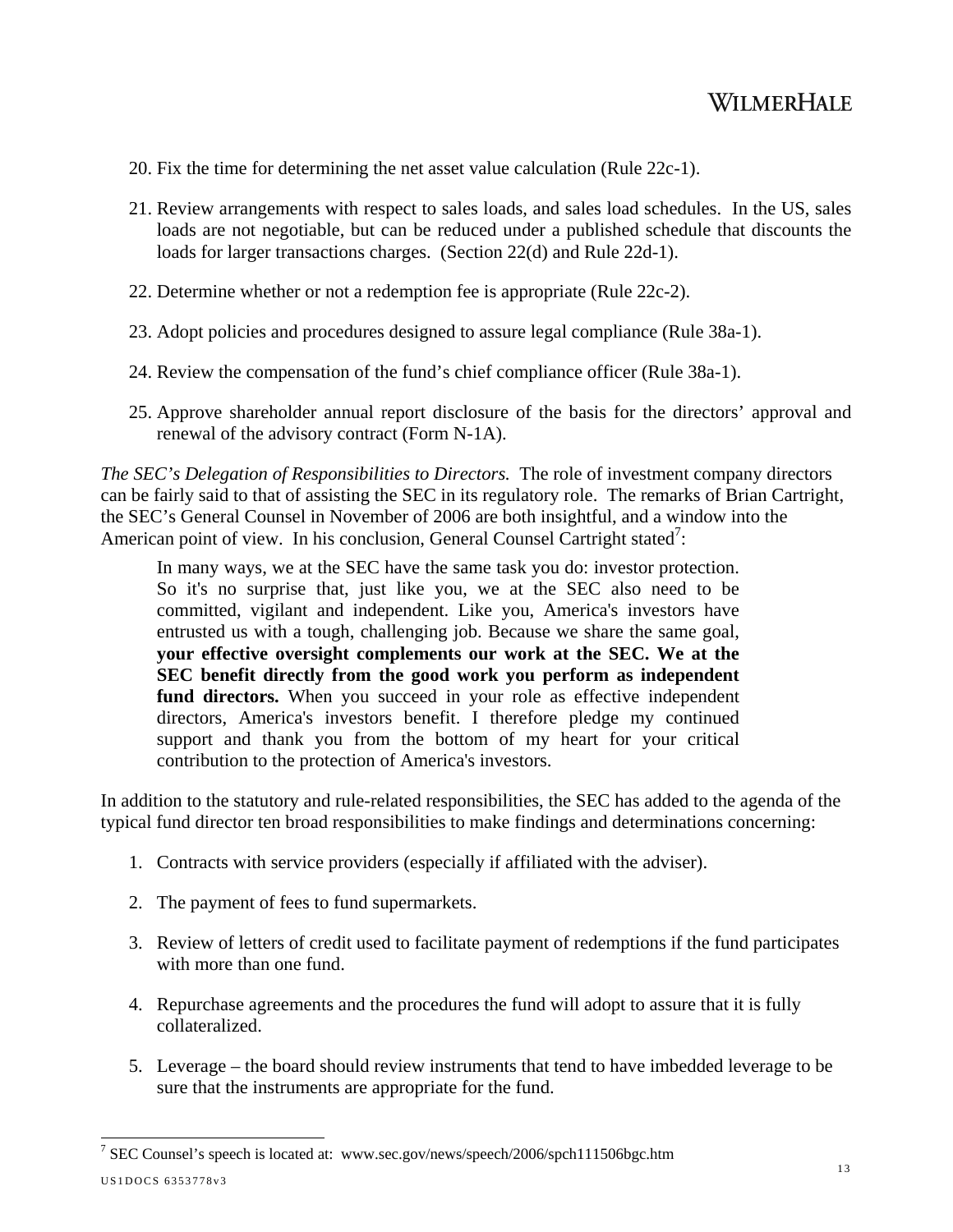- 6. Securities lending, and the procedures to assure collateralization and voting rights.
- 7. Liquidity of private placements purchased by the fund.
- 8. The risks and appropriate use of derivative investments.
- 9. Policies with respect to market timing, including the sale of fund securities through intermediaries.
- 10. Policies with respect to the disclosure of fund portfolio holdings, particularly selective disclosure of holdings exclusively for valid corporate purposes pursuant to confidentiality agreements.

### **IV. Management Directors: Their Roles and Responsibilities.**

If the 1940 Act looks to the board of directors of the fund to assist in implementing the structure of these provisions and to supplement the supervision of the fund by the SEC, the 1940 Act recognizes that directors of the fund often are also directors of the fund's sponsor. These "management" directors are conflicted, and have tended to act in the bests interests of the fund sponsor, rather than the best interest of fund shareholders, as noted in Section 1 of the 1940 Act. $8$ 

Management directors are therefore considered "interested persons" of the fund.<sup>9</sup> Yet, they must discharge each of the responsibilities set out above, equally with the independent (non-interested) directors.

In addition, the management directors have been found by the courts to have a unique duty to the independent directors to provide the independents with "sufficient information so as to enable [the independent directors] to participate effectively in the management of the investment company". Fogel v. Chestnutt, 553 F2d, 731, 743 fn 13 ( $2<sup>nd</sup>$  Cir. 1975). The court in Fogel developed guidelines for management which the author takes to mean the following:

 $\overline{a}$ 

<sup>&</sup>lt;sup>8</sup> The text of Section 1 identifies the following problems that Investment Company Act is intended to address, as follows:

<sup>&</sup>quot;Upon the basis of facts disclosed by the record and reports of the Securities and Exchange Commission made pursuant to section 30 of the Public Utility Holding Company Act of 1935 [15 USCS § 79z-4], and facts otherwise disclosed and ascertained, it is hereby declared that the national public interest and the interest of investors are adversely affected—

<sup>1.</sup> when investors purchase, pay for, exchange, receive dividends upon, vote, refrain from voting, sell, or surrender securities issued by investment companies, without adequate, accurate, and explicit information, fairly presented, concerning the character of such securities and the circumstances, policies, and financial responsibility of such companies and their management;

<sup>2.</sup> when investment companies are organized, operated, managed, or their portfolio securities are selected, in the interest of directors, officers, investment advisers, depositors, or other affiliated persons thereof, in the interest of underwriters, brokers, or dealers, in the interest of special classes of their security holders, or in the interest of other investment companies or persons engaged in other lines of business, rather than in the interest of all classes of such companies' security holders;….."

<sup>&</sup>lt;sup>9</sup> See Section 2(a)(19).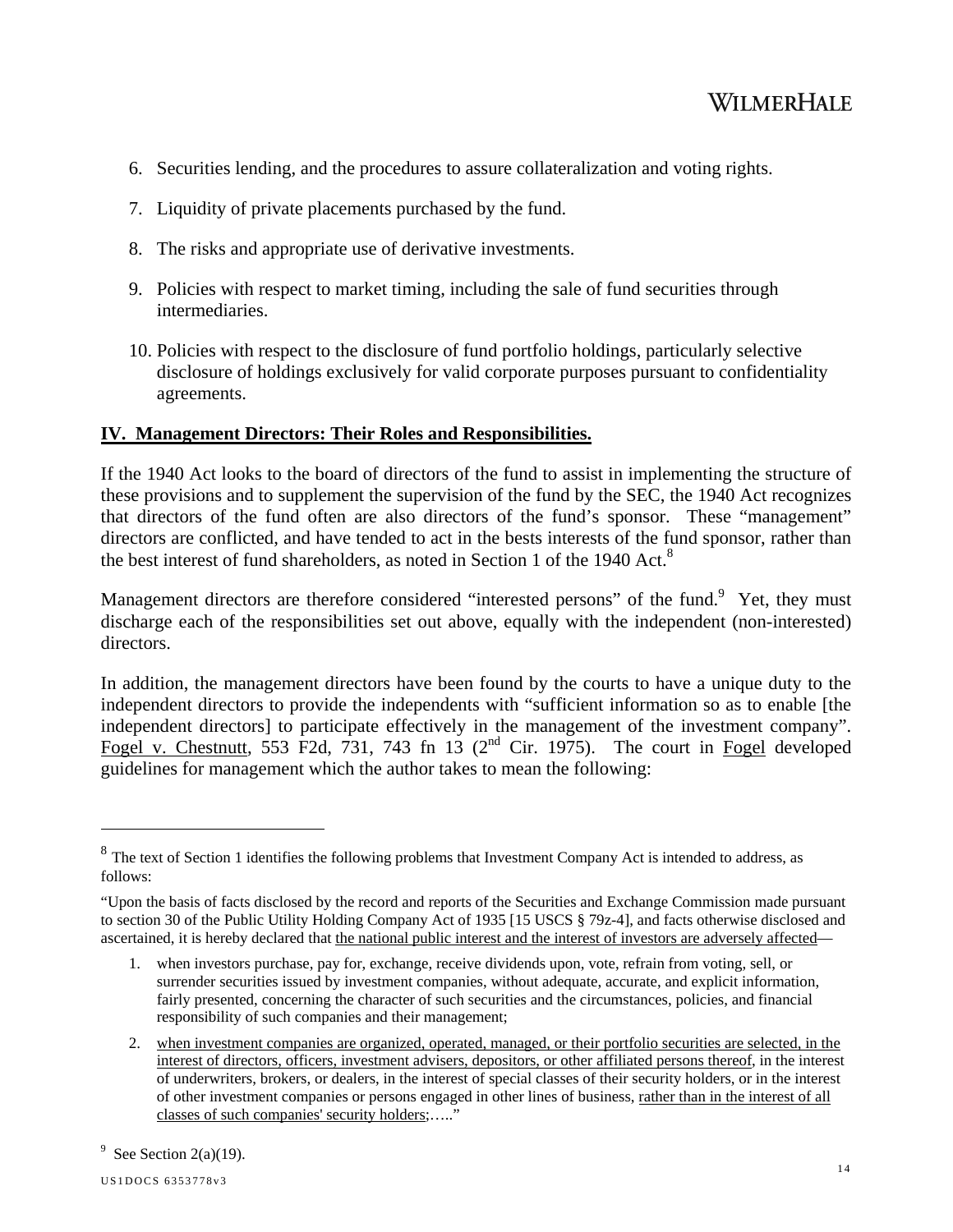- 1. Communication of information by management directors must be "effective;"
- 2. Management must bear in mind that independent directors are not full time employees, and that they may be unfamiliar with fund operations;
- 3. Management must keep directors informed so that they are in a position to discharge their responsibilities; and
- 4. The test for whether or not management should inform the independent directors is whether the matter is one that could be thought to be of possible significance.

#### **V The Legal Structure of Investment Company Boards.**

While the Investment Company Act relies on corporate governance, and while it does so by mandating a species of "independent" director, the 1940 Act imposes different levels of "independence" on different kinds of management investment companies.

Despite the heavy emphasis on corporate governance in the 1940 Act, the 1940 Act mandates corporate governance only when Congress deemed it necessary. Even some "registered management" investment companies need only on independent director, under the 1940 Act. If an open-end, management, investment company that has no load, no redemption or purchase fee, pays no distribution costs, has one share class and one adviser, it need have only one "independent" director (see, Section 10(d), 1940 Act).

Section 10(d) gives us a good road map for the circumstances that may require added shareholder protections that can be afforded by corporate governance. An investment company needs to have *more than one* independent director if:

- Shareholders pay a commission on their investment referred to as a sales load. Presumably funds that are not paying sales commissions can be expected to present a lesser potential for a conflict of interest between shareholder and the fund.
- Shareholders pay a purchase or redemption fee that exceeds 2%. The concern is with an excess fee.
- The fund pays directly or indirectly any distribution costs. Presumably when a fund does so, there is a conflict of interest.
- The fund has more than one share class. Presumably the issuance of preferred shares with preferences with respect to dividends, or earnings afford the opportunity to treat common stock holders unfairly. Hence the need for additional independent directors.
- The fund has only one investment adviser, and its fee does not exceed 1%, and it pays all executive compensation. Presumably supervision of multiple advisers adds to complexity, calling for more independent directors, and fees less than 1% were not thought to present a high risk of conflict with fund shareholders. (This view is no longer held and 1% fees – or less – have been the subject of fairly extensive litigation under Section 36(b) of the 1940 Act.)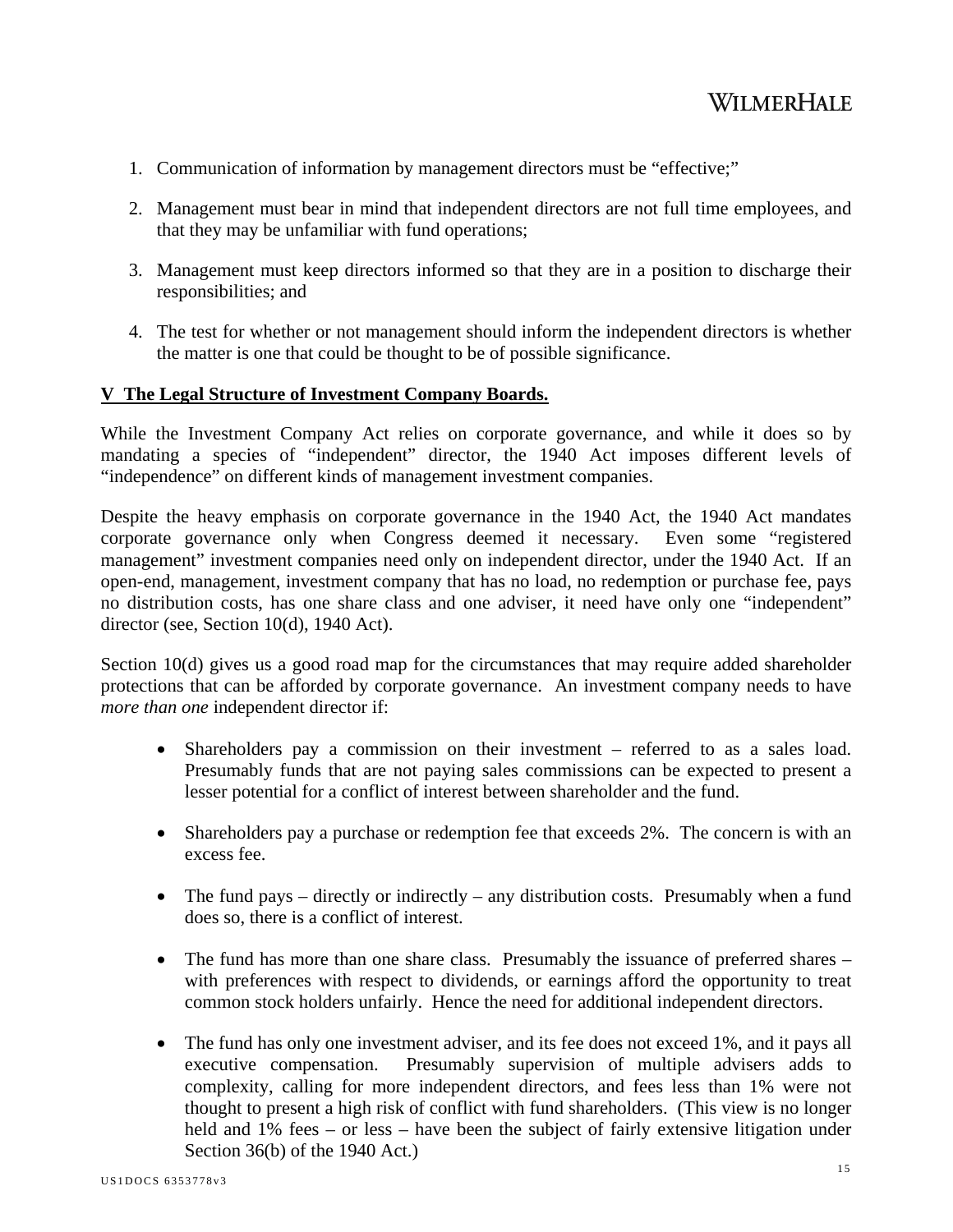These "10(d) funds" are rare, but are used by advisers – to this day – to pool client accounts. If a fund fails to qualify as a Section 10(d) Company, it will fall under either Section 10(a) or Section 10(b). Section 10(a) requires that the fund have 40% non-interested directors, at a minimum. But if an "affiliated person" or an affiliated person of an affiliated person plays one of two important roles, the board must have a majority of independent directors.

- The two key roles are having an affiliate as the fund's "regular broker" or "principal" underwriter". As the names suggest, a "regular broker" trades regularly as the fund's agent in portfolio transactions. 1940 Act Rule 10b-1. Apparently, brokerage is an area with the potential for self-dealing, and we should expect to see the fund's independent directors to have a special role in this regard.
- A "principal underwriter" has a contract with the fund to sell its shares to the public. One might think that all underwriters will be affiliated, but in fact, closed end funds – listed on exchanges - typically engage underwriters who are not affiliated, and the Act recognizes this. See, 1940 Act, Section 29.
- There is one other circumstance that requires a majority of independent directors, and that is the presence of an investment banker on the board, an affiliate of an investment banker, or any employee of an investment banker (See, Section 10(b)). Apparently, investment banking too, is a cause of special concern.

While the statute calls for a majority of independent trustees only under limited (but highly common) circumstances, the SEC has come to have the view that independent directors should be in the majority, if not in a super majority. The SEC can not, under US law, amend the 1940 Act, but it can use its authority to strongly encourage board composition.

- The SEC has the power, and has exercised the power, to authorize exemptions from the Act's many prohibitions, if it finds that a potential conflict of interest can be addressed by procedures, typically including board supervision of the conflict.<sup>10</sup>
	- o These exemptions range from the profound to the modest.
	- o For example, Rule 12b-1 famously authorizes the use of fund assets to pay for distribution costs, provided amongst other things, that the independent directors are in the majority.

### **VI. Company Law and Corporate Governance.**

The Investment Company Act introduces a detailed set of tasks to be carried out in the board room by investment company directors. But that legislation does not altogether replace state law. It only does so to a limited degree, and only to the amount specifically set out in the 1940 Act. (Burks v. Lasker, 441 U.S. 471 (1975)) (State law is the source of authority for managerial power and is not displaced by the 1940 Act unless state law is inconsistent with the policy upon which the 1940 Act is based.)

 $\overline{1}$  $10$  For a list of the rules, see footnote 6, above.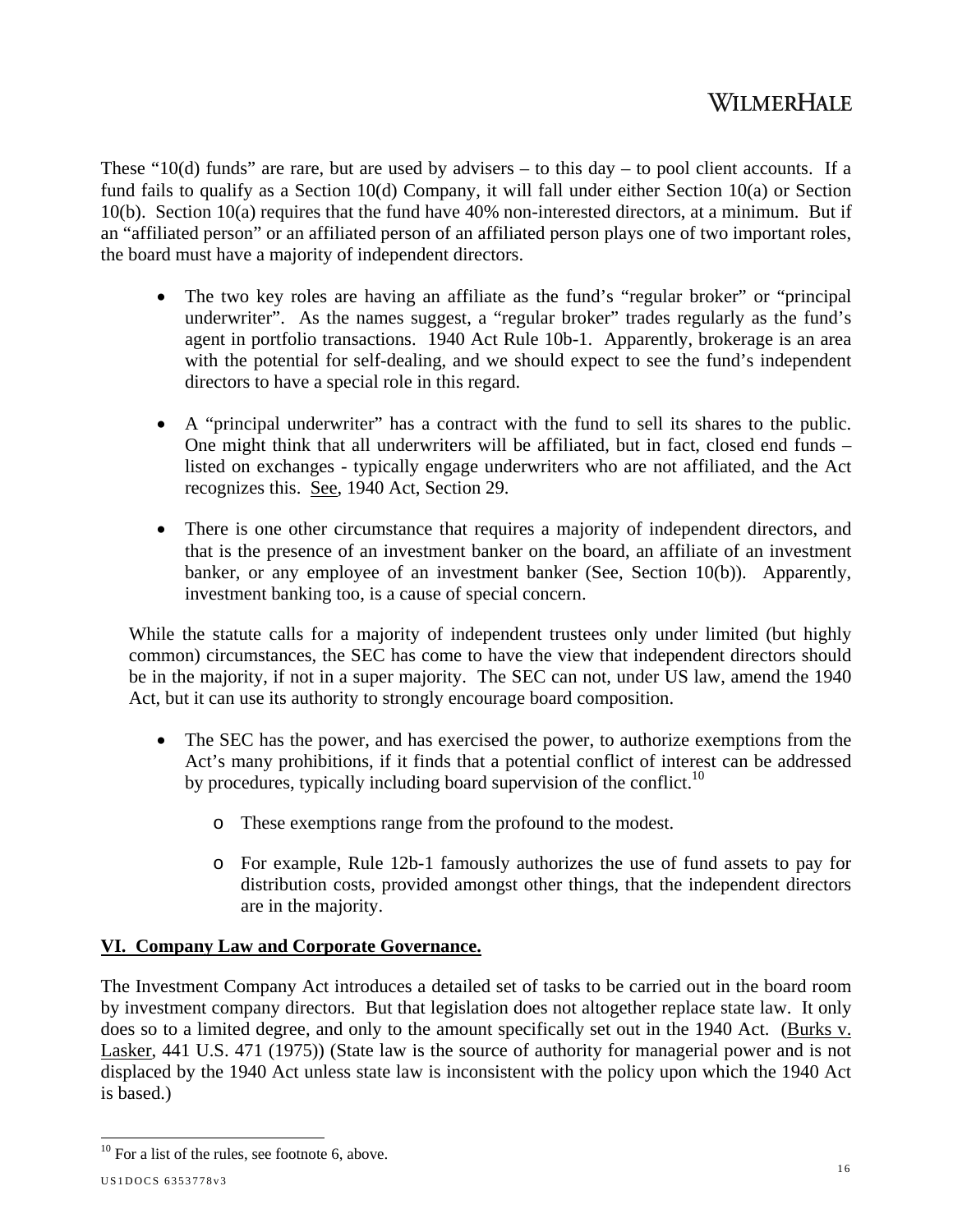Importantly, the rights of shareholders of "investment companies" is first a question of state law, and secondarily a question of Federal law, in which Federal law sets a minimum standard for investor protection (e.g., a majority of directors must be elected by shareholders) and rights in excess of the minimum that might be provided for under state law or might not be (e.g., an annual meeting requirement).

State law establishes the basic framework for corporate governance of US companies – as there is no federal company law in the United States. Investment companies are – companies – organized under the law of a state – typically one of three major jurisdictions: Massachusetts (business trusts), Delaware (typically also as a business trust) and Maryland (corporation).

State law typically governs shareholder voting rights, indemnification and/or liability of directors, the process for authorizing share capital, capital structure of the company, the conduct of board and shareholder meetings, etc. Industry has periodically sought out forms of "companies" that can be adopted to impose no requirements not found in the 1940 Act. Today, business trusts are the vehicle of choice for this purpose. The big push in modern times away from corporate mutual funds to those of the business trust type started in Massachusetts and got is impetus with the advent of money market funds. $11$ 

With the passage of time, Massachusetts came to be eclipsed by Delaware as the venue of choice for mutual funds. The Delaware Statutory Trust Act allows fund sponsors to choose a form of organization that effectively imposes no requirements additional to those found in the 1940 Act.<sup>12</sup> In effect, the trust instrument governs the duties of directors at state law and may even alter the law of fiduciary duty.13 For this reason, the 1940 Act as supplemented by director best practices form the detailed code of conduct for fund governance. However, directors' fiduciary duties

 $\overline{1}$ 

<sup>&</sup>lt;sup>11</sup> Sheldon A. Jones, Laura M. Moret, and James M. Storey, *The Massachusetts Business Trust and Registered Investment Companies,* 13 Del. J. Corp. L. 421 (1988). After passage of the 1940 Act, which recognized many different organizational forms as eligible for investment companies, the appearance of new business trusts declined even though a significant percentage (almost 20%) of all open-end investment funds were organized as business trusts in 1940. After 1972 the business trust form became popular for money market funds. Fund managers preferred the business trust form because it did not require a shareholders' meeting to authorize new shares, and also avoided the large fee a Massachusetts corporation once paid when it registers a large number of shares in an attempt to avoid the expense of a shareholders' meeting to authorize new shares. In fact, the SEC declared the registration statement of Fidelity Daily Income Trust effective despite the fact that it did not provide for annual election of trustees at an annual meeting in 1974. Secondly, managers believed that the business trust allowed a reverse stock split to maintain a net asset value of \$1 per share. Since it is unclear whether corporate officers could effect the same reverse split, a business trust organization is preferable. The absence of a need for an annual shareholders' meeting solidified the preference for the business trust organization in mutual funds and investment companies. Mutual funds have also taken advantage of the exception afforded open-end investment companies under the 1940 Act that allows them to issue a new series of shares without having to register as a new investment company, and the 1933 Act allows such a series to be registered by amendment to the effective registration statement of the "parent." In 1984 and in subsequent private letter rulings, the IRS stated that each series of a business trust (but not a corporation) could qualify as a separate taxpayer in certain circumstances. However, in 1986 the Tax Code was reformed to provide such an advantage to investment companies regardless of whether they were organized as a corporation or a trust.

<sup>&</sup>lt;sup>12</sup> Tamar Frankel, *The Delaware Business Trust Act: Failure as the New Corporate Law*, 23 Cardozo L. Rev. 325 (2001-2002). ("Business trusts could be viewed as the epitome of promoters' freedom. Trusts allow promoters to design their organizations any way they wish subject only to the pressures and judgments of the markets.")

<sup>13</sup> See, *Elizabeth Miller and Thomas Rutledge, The Duty of Finest Loyalty and Reasonable Decisions: the Business Judgment Rule in Unincorporated Business Organizations?,* 30 Del. J. Corp. L. 343 (2005). (Author's thesis is that when parties are allowed to bargain for the fiduciary duties that will be applied to the management of an unincorporated business organization, the business judgment rule should not be applied unless specifically bargained-for and incorporated into the organizing documents of the business.)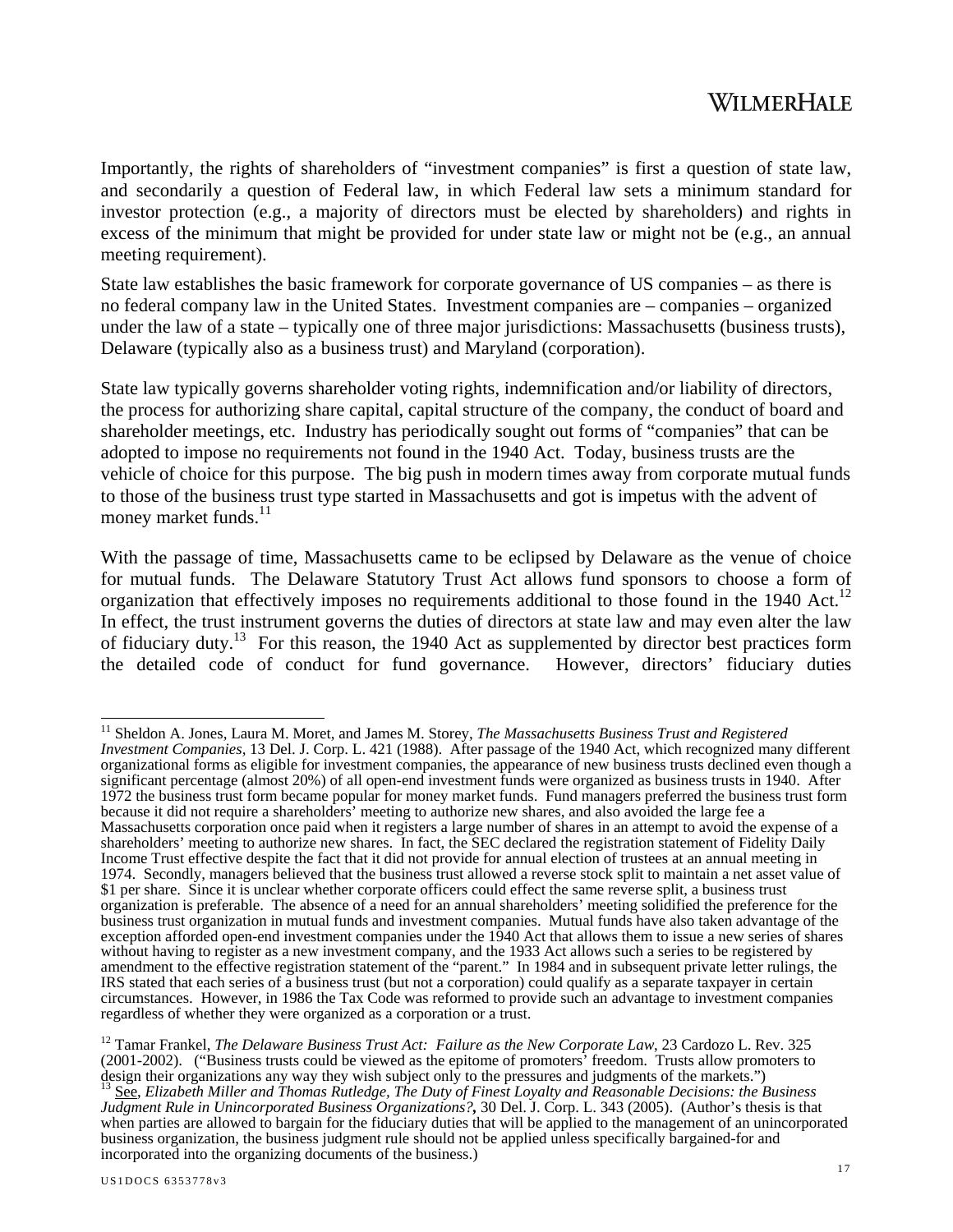fundamentally arise from state law and it is those fiduciary duties that provide principles - the duty of loyalty and the duty of care - which inform the best behavior of all directors.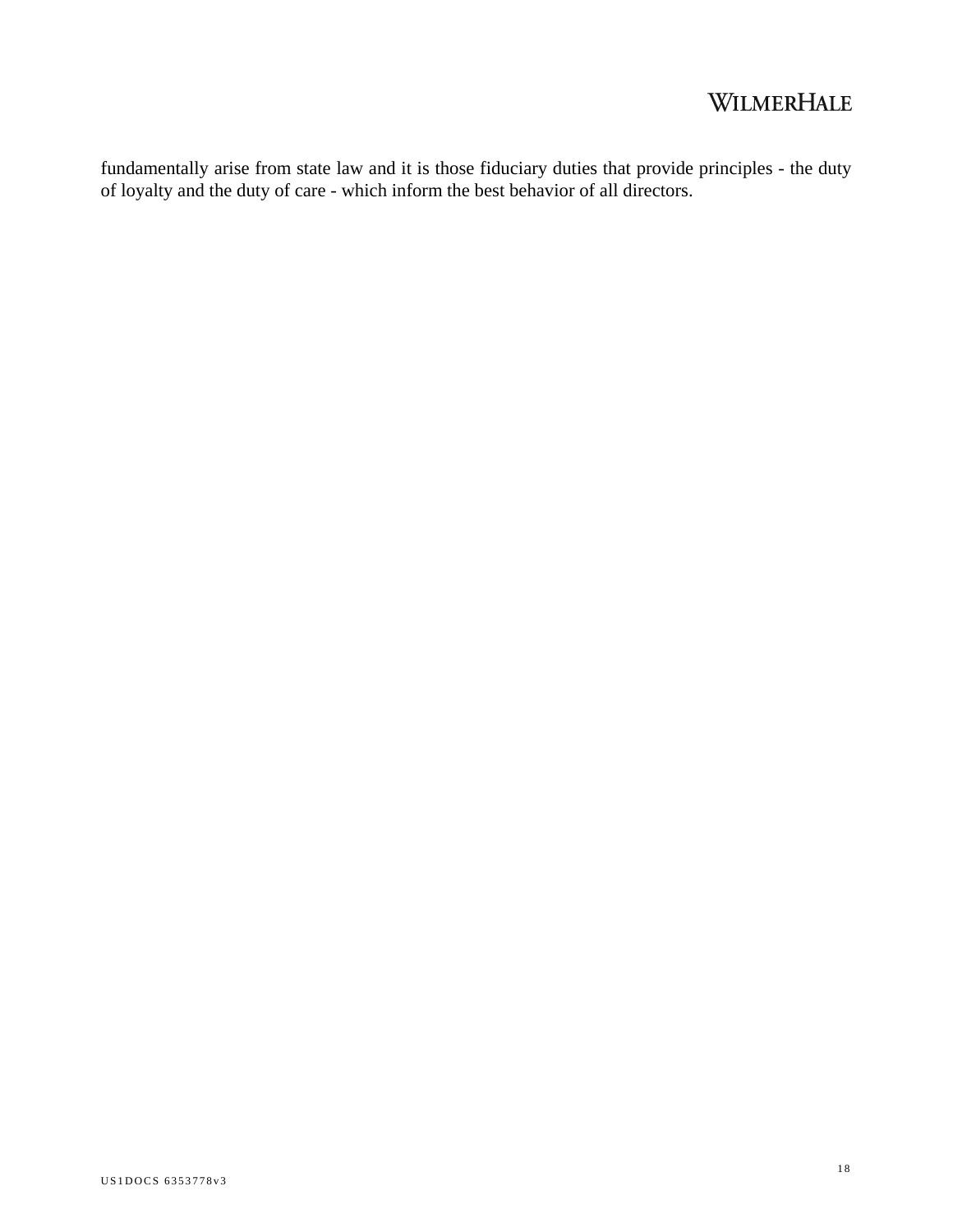### **Appendix 1**

The following table offers an illustration of how the purposes of the Investment Company Act are implemented by tasking the directors of the fund with specific responsibilities.

| Problem                                                                                         | Corporate Governance Solution                                                                                                                                                                              | Source                                                                                                  |
|-------------------------------------------------------------------------------------------------|------------------------------------------------------------------------------------------------------------------------------------------------------------------------------------------------------------|---------------------------------------------------------------------------------------------------------|
| Investors purchase, pay for,<br>exchange, receive dividends<br>upon,                            | Board role in determining fair<br>value of fund<br>assets<br>and<br>shares.<br>Disclosure<br>statements<br>must<br>accompany dividends paid by<br>investment companies                                     | 1940 Act Section $2(a)(xx)$<br>definition of "value"<br>1940 Act Section 19                             |
| vote, refrain from voting,                                                                      | Solicitation of votes ("proxies")<br>requires a proxy statement that<br>discloses all material fact, and<br>omits no necessary statements to<br>avoid misleading shareholders.<br>Board must approve proxy | 1940 Act Section 20 and<br>1934 Act Proxy Rules                                                         |
|                                                                                                 | statement                                                                                                                                                                                                  |                                                                                                         |
| sell, or<br>surrender securities<br>issued<br>by<br>investment<br>companies,                    | Board role in determining fair<br>value of fund assets and shares                                                                                                                                          | 1940 Act Section $2(a)(xx)$<br>definition of "value"                                                    |
| without adequate, accurate,<br>information,<br>and<br>explicit<br>fairly presented, concerning, | <b>Directors</b><br>sign<br>must<br>"registration statement" that<br>contains the fund's prospectus.                                                                                                       | 1933 Act Regulation C                                                                                   |
| the character of such securities,                                                               | Degree of leverage restricted by<br>statute and must be disclosed.                                                                                                                                         | 1940 Act Section 18(f) and<br>Form N1-A.                                                                |
|                                                                                                 | Board has duty to supervised<br>use of leverage                                                                                                                                                            |                                                                                                         |
| the circumstances, policies,                                                                    | Certain<br>policies<br>be<br>must<br>disclosed, and may only<br>be<br>changed by shareholder vote.<br>Board has duty to supervise<br>compliance with fund policies                                         | 1940 Act Sections 8 and 13<br>1940 Act Rule 38a-1 (Fund<br>compliance<br>policies<br>and<br>procedures) |
| financial responsibility of such<br>companies,                                                  | <b>Directors</b><br>shareholders<br>and<br>appointment of auditors;                                                                                                                                        | 1940 Act Section 32                                                                                     |